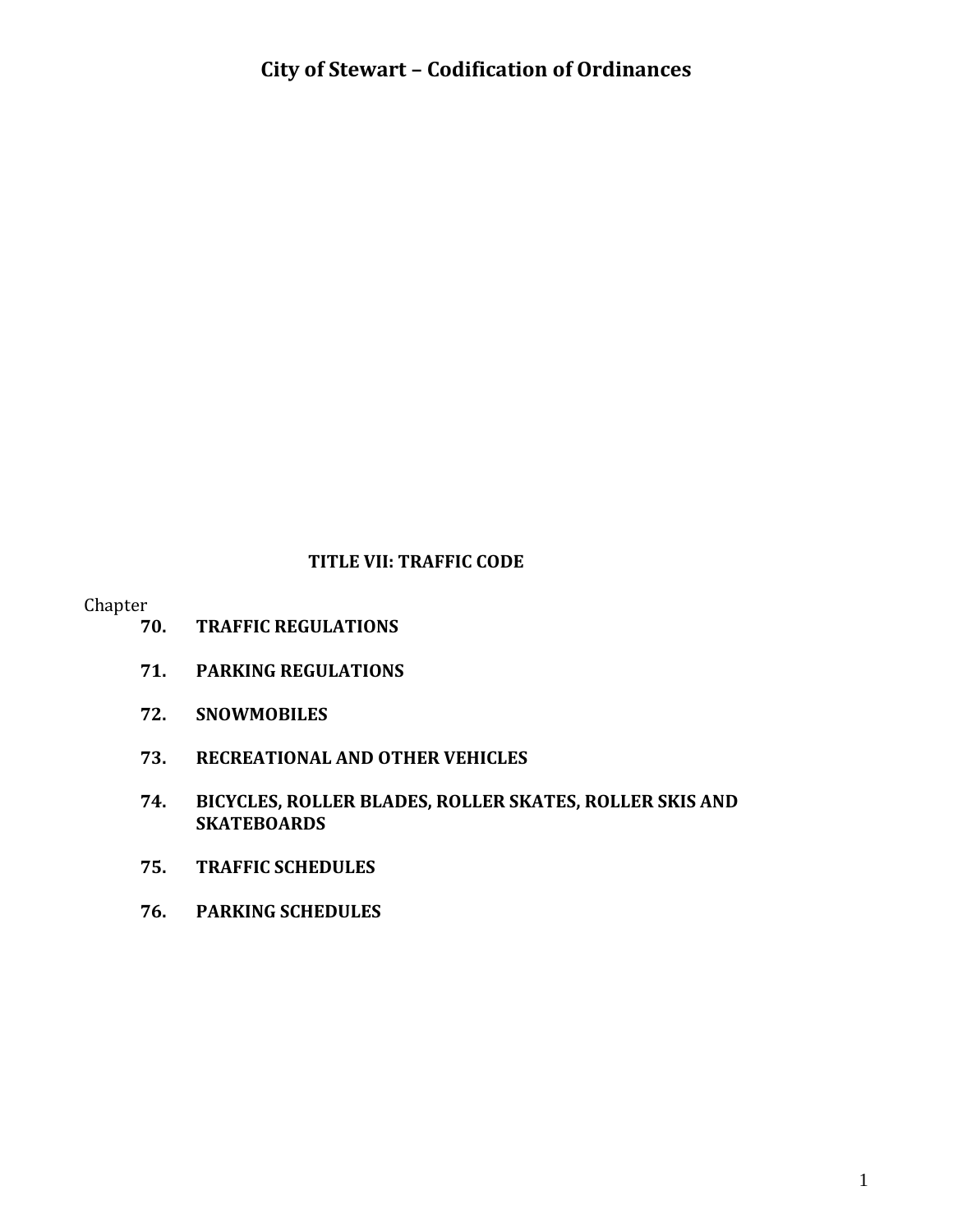#### **CHAPTER 70: TRAFFIC REGULATIONS**

Section

#### *General Provisions*

- 70.01 State highway traffic regulations adopted by reference
- 70.02 Trucks prohibited on certain streets; equipment restrictions
- 70.03 Stop intersections
- 70.04 Through streets and one-way streets
- 70.05 Turning restrictions
- 70.06 U-turns restricted
- 70.07 Excessive noise
- 70.08 Exhibition driving prohibited
- 70.09 Cruising prohibited
- 70.10 Motor vehicle noise
- 70.11 Pedestrian crossings
- 70.12 Crossings for seniors or disabled persons
- 70.13 Speed limits
- 70.14 Impoundment

#### *Parades*

- 70.25 Definitions
- 70.26 Permit required
- 70.27 Application for permit
- 70.28 Standards for issuance of permit
- 70.29 Notice of rejection of permit application
- 70.25 Appeal procedure when permit denied
- 70.30 Alternative permit
- 70.31 Notice to city and other officials when permit issued
- 70.32 Contents of permit
- 70.33 Duties of permittee
- 70.34 Public conduct during parades
- 70.35 Revocation of permit
- 70.99 Penalty

### *GENERAL PROVISIONS*

#### **§ 70.01 STATE HIGHWAY TRAFFIC REGULATIONS ADOPTED BY REFERENCE.**

- (A)The Highway Traffic Regulations Act is hereby adopted by reference. The regulatory provisions of M.S. Chapter 169, as it may be amended from time to time, are hereby adopted as a traffic ordinance regulating the use of highways, streets and alleys within the city and are hereby incorporated in and made a part of this section as completely as if set out in full herein.
- (B)The penalty for violation of the provisions of state statutes adopted by reference in this section shall be identical with the penalty provided for in the statutes for the same offense.

#### **§ 70.02 TRUCKS PROHIBITED ON CERTAIN STREETS.**

(A)(1) As authorized by M.S. §169.87, as it may be amended from time to time, the City Council by resolution may designate streets on which travel by commercial vehicles in excess of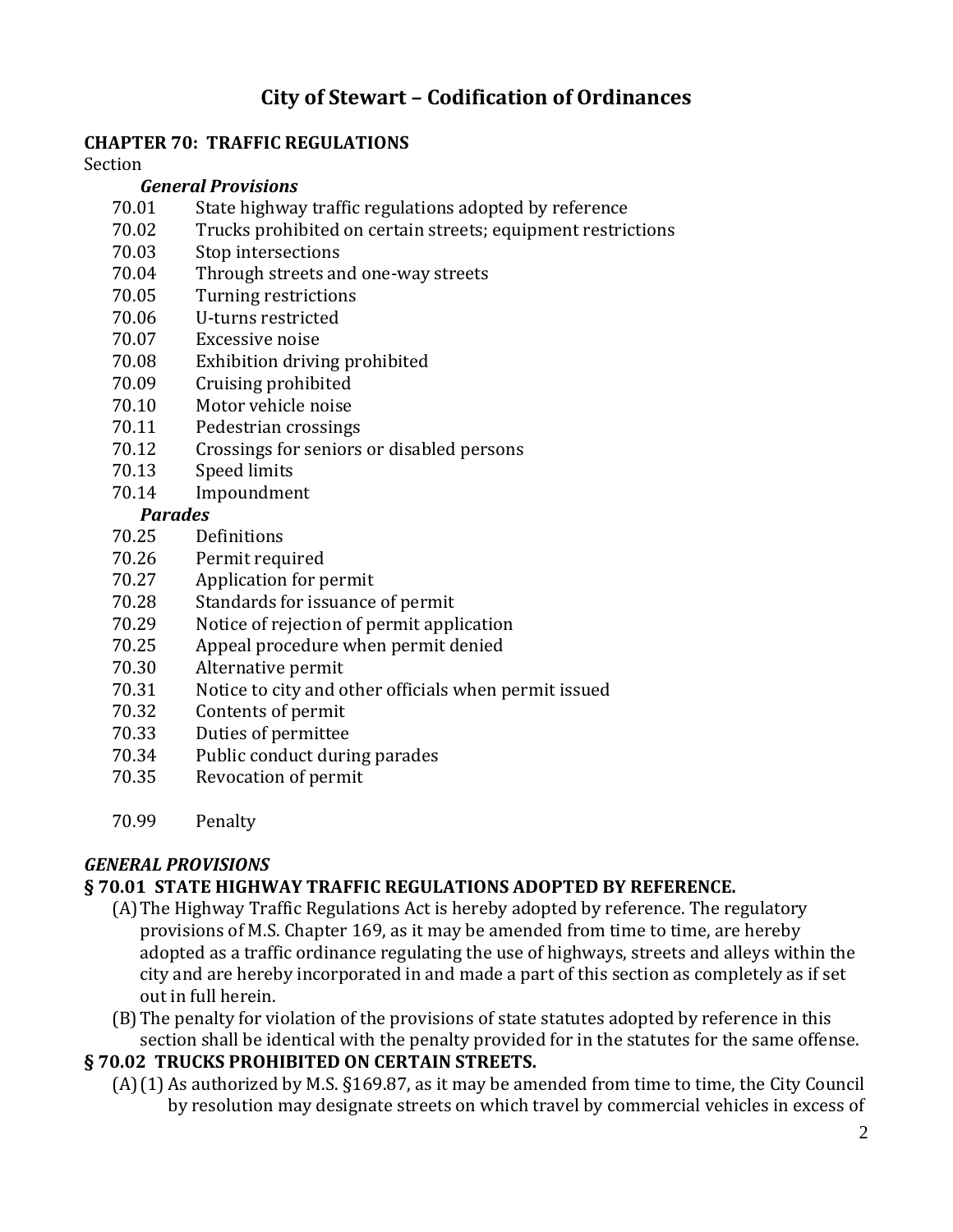10,000 pounds axle weight is prohibited. The law enforcement officer shall cause appropriate signs to be erected on those streets. No person shall operate a commercial vehicle on posted streets in violation of the restrictions posted.

- (2) The weight restrictions established in division (A) shall not apply to city or emergency vehicles, public school buses, garbage and refuse trucks making regular collections and are under contract with the city, recycling trucks used exclusively for collection of recycling materials pursuant to a city mandate to provide curbside recycling, and implements of husbandry operated in compliance with M.S. §169.801, as it may be amended from time to time, and city, county and state road authority vehicles engaged in snow and ice removal or flood control operations on behalf of a state or local government, nor shall the weight restrictions in division (A) apply if a commercial vehicle must use the particular street in question for the purpose of local pick-up or delivery.
- (3) (a) Pursuant to M.S.  $\S169.832(11)(a)$ , the city may designate by resolution any exclusive city street or highway route or segment of a route to carry gross weights that exceed the limits in division (A) above; provided that, a route may not be designed if it:
	- (1) Creates an undue hazard to traffic safety; or
	- (2)Is inconsistent with structural capacity of the route, including consideration of the volume of traffic expected to occur on the route after designation.
	- (b) The city may undesignate any route when continued designation is inconsistent with the provisions of this subdivision.
- (4) Pursuant to M.S. §169.84, the gross weight of any vehicle or combination of vehicles driven onto or over a bridge on any city street or highway shall not exceed the safe capacity of the bridge, as may be indicated by warning posted on the bridge or the approaches thereto.
- (5) Pursuant to M.S. §169.86, M.S. §169.862 and M.S. §169.865, the City Clerk-Treasurer may issue a permit for heavier loads to travel on streets where otherwise restricted. The City Clerk-Treasurer may issue such a permit upon applicant provision of adequate insurance, execution of a written agreement to pay the city costs of any repairs the roadway, curbs, ditches and right-of-way necessitated by the permittee's damage to the roadway and to defend and indemnify the city against all claims related to the permittee's use of the roadway, and posting of a bond or other financial security in an amount adequate to cover city expenses, including, but not limited to, repair costs related to any damage to the road. Any person aggrieved by a permit denial may appeal the denial to the City Council within 30 days of the denial. Permits issued under this provision are good for five consecutive business days. No person, corporation or other entity may obtain more than three permits per year. The permit fee shall be set by the ordinance establishing fees and charges for the city.
- (B)(1) The City Council by resolution may designate streets on which travel by commercial vehicles and/or farm equipment is prohibited. The Street Maintenance Department shall erect appropriate signs on streets designated as truck route. No person shall operate a commercial vehicle and/or farm equipment on non-truck route posted streets and alleys.
	- (2) The city shall post non-truck route streets and alleys off of the truck route with signs stating "NO TRUCK/FARM EQUIPMENT"; likewise, the city will post truck route with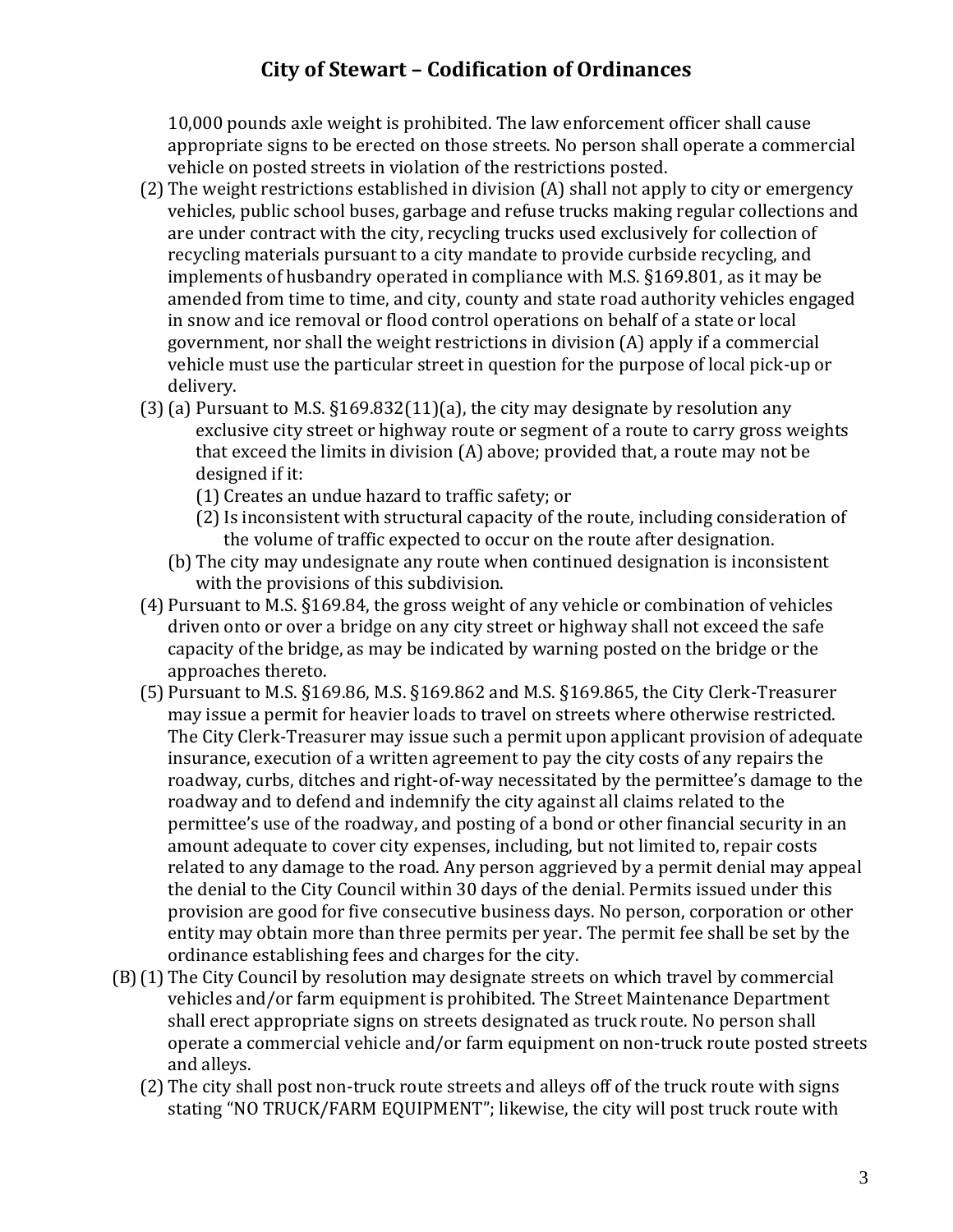signs stating "TRUCK ROUTE".

- (3) No person, firm or corporation shall operate, drive, tow or park any commercial vehicle and/or farm equipment on any non-truck route street or alley.
- (4) Vehicles in excess of nine tons which are otherwise lawful under state statutes to travel on state highways not in excess of nine tons shall be permitted upon streets designed as truck route; provided, the vehicles do not violate any other traffic or parking law, statute or ordinance.
- (5) Passenger automobiles, SUVs and pickup trucks towing utility, boat, recreational or snowmobile trailers are allowed on non-truck route streets and alleys.
- (6)In those instances where it is necessary for vehicles prohibited upon non-truck route streets or alleys, to use the same to load, unload or to travel to and from a place of business or to be serviced or repaired, then the owner and/or driver shall obtain a permit for said purpose from the City Clerk-Treasurer before using the same for the purpose. The permit shall be granted only where there is no reasonable truck route which would lead to the same destination.
- (7) Any law enforcement officer on duty may from time to time authorize prohibited vehicles to use a non-truck route street or alley in emergency situations.

## **§ 70.03 STOP INTERSECTIONS.**

Pursuant to M.S. §169.04, as it may be amended from time to time, the city may designate intersections as a stop intersection and require all vehicles to stop at one or more entrances to those intersections. The city shall post signs at those designated intersections, giving notice of the designation as a stop intersection. It shall be unlawful for any person to fail to obey the markings or signs posted under this section.

### **§ 70.04 THROUGH STREETS AND ONE-WAY STREETS.**

Pursuant to M.S. §169.04, as it may be amended from time to time, the City Council, by resolution, may designate any street or portion of a street as a through street or one-way street where necessary to preserve the free flow of traffic or to prevent accidents. No trunk highway shall be so designated unless the consent of the Commissioner of Transportation to the designation is first secured. The city shall cause appropriate signs to be posted at the entrance to designated streets. It shall be unlawful for any person to fail to obey the markings or signs posted under this section.

## **§ 70.05 TURNING RESTRICTIONS.**

- (A)(1) Pursuant to M.S. §169.04, as it may be amended from time to time, the City Council by resolution may, whenever necessary to preserve a free flow of traffic or to prevent accidents, designate any intersection as one where turning of vehicles to the left or to the right, or both, is to be restricted at all times or during specified hours. No intersection on a trunk highway shall be so designated until the consent of the Commissioner of Transportation to the designation is first obtained.
	- (2) The city shall mark by appropriate signs any intersection so designated.
	- (3) No person shall turn a vehicle at any intersection contrary to the direction on those signs.
- (B)Except at intersections, and then only if not posted otherwise, it shall be unlawful for any person operating a motor vehicle on any street to cross the center of the street for the purpose of parking on the side of the street opposite the original direction of travel.
- (C)It shall be unlawful for any person operating a motor vehicle on any street to back up or drive from a parked position and commence travel in the opposite direction from which the motor vehicle faced when parked.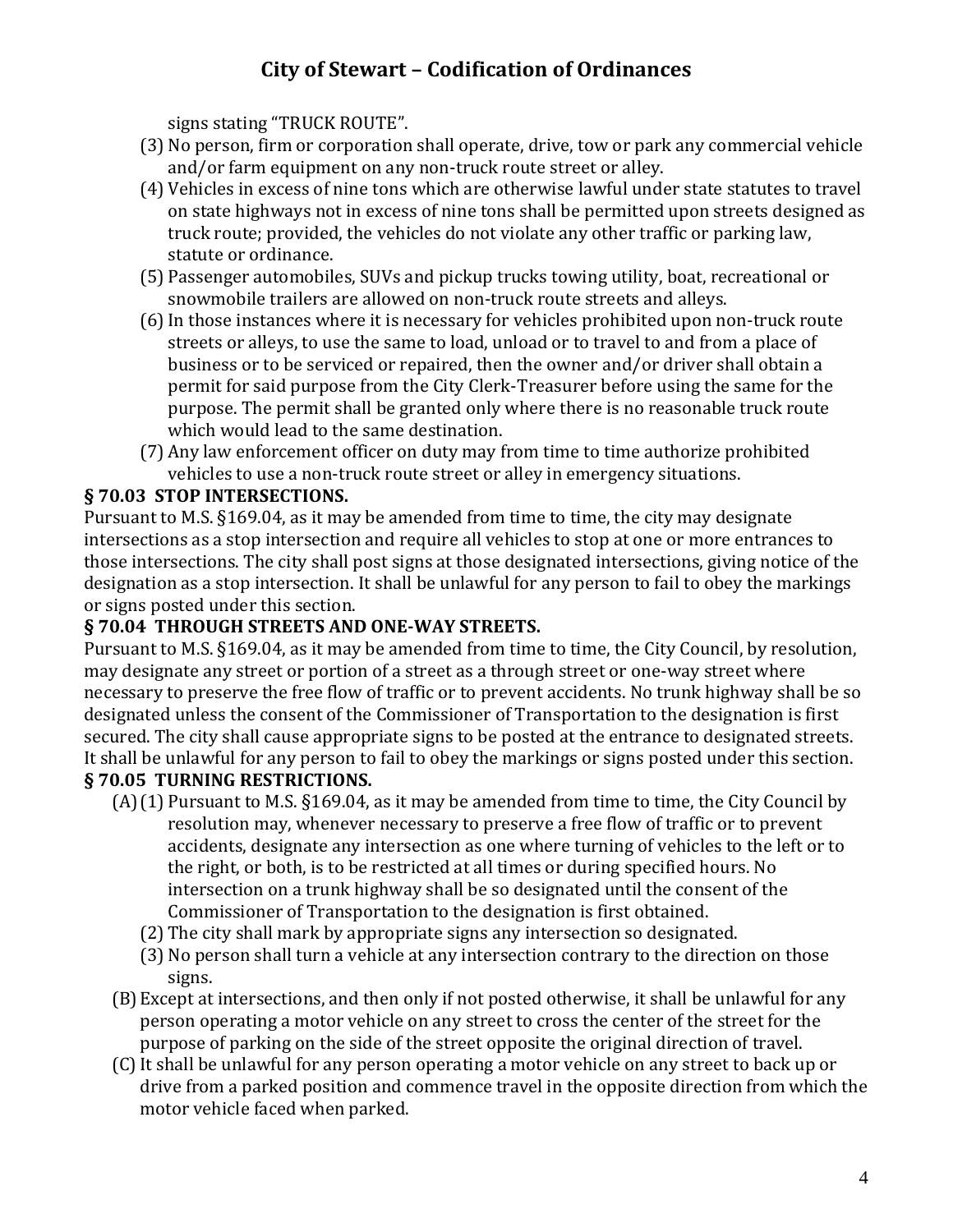## **§ 70.06 U-TURNS RESTRICTED.**

All drivers are prohibited from making a "U-turn" upon the streets of the city, except at intersections.

## **§ 70.07 EXCESSIVE NOISE.**

- (A)For the purpose of this section, the following definitions shall apply unless the context clearly indicates or requires a different meaning.
	- *LIGHT-MOTOR VEHICLES.* Any automobile, van, motorcycle, motor-driven cycle, motor scooter, go-cart, mini-bike, trail bike, neighborhood electric vehicle, golf cart, mini truck, all-terrain vehicle, truck with a gross vehicular weight of less than 10,000 pounds or low power vehicle.
	- *LOW POWER VEHICLE.* A vehicle with a gas, electric or battery powered engine that may achieve a maximum vehicle speed of 35 mph.
- (B)It shall be unlawful for any person to operate, or cause to operate, or use a light-motor vehicle in a manner as to cause, or allow to be caused, excessive noise levels as a result of unreasonable rapid accelerations, deceleration, revving of engine, squealing of tires, honking of horns, or as a result of the operation of audio devices including, but not limited to, radios, phonograph, tape players, compact disc players or any other sound-amplifying device on or from the light-motor vehicle.
- (C) No person shall operate, or cause to operate, or use a light-motor vehicle in violation of the noise standards contained in Minn. Rules parts 7030.1050 and 7030.1060, as it may be amended from time to time.
- (D)No person shall operate, or cause to operate, or use a light-motor vehicle that discharges its exhaust other than through a muffler or other device that effectively prevents loud or explosive noises. No person shall operate, or cause to operate, or use a light-motor vehicle whose exhaust system has been modified, altered or repaired in any way, including the use of a muffler cut-out or by-pass, that amplifies or otherwise increases noise above that emitted by the light-motor vehicle as originally equipped.
- (E) The following are exempted from the provisions of this section:
	- (1) Sound emitted from sirens of authorized emergency vehicles;
	- (2) Burglar alarms on light-motor vehicles of the electronic signaling type which also transmit an audible signal to a receiver which can be carried by the owner or operator of the vehicle; and
	- (3) Celebrations on Halloween and other legal holidays and celebrations in connection with duly authorized parades.

# **§ 70.08 EXHIBITION DRIVING PROHIBITED.**

- (A)Unreasonable acceleration of any motor vehicle on any public or private road or way within the city, as unreasonable acceleration is herein defined, is hereby declared to be a public nuisance and is prohibited.
- (B)(1) *UNREASONABLE ACCELERATION OF A MOTOR VEHICLE* is hereby defined as acceleration without apparent reason and accomplished in a manner as to cause squealing or screeching sounds by the tires of the vehicle or the throwing of sand or gravel by the tires of the vehicle or both.
	- (2) Prima facie evidence of the unnecessary and unreasonable acceleration shall be squealing or screeching sounds emitted by the tires or the throwing of sand or gravel by the tires of the vehicle or both.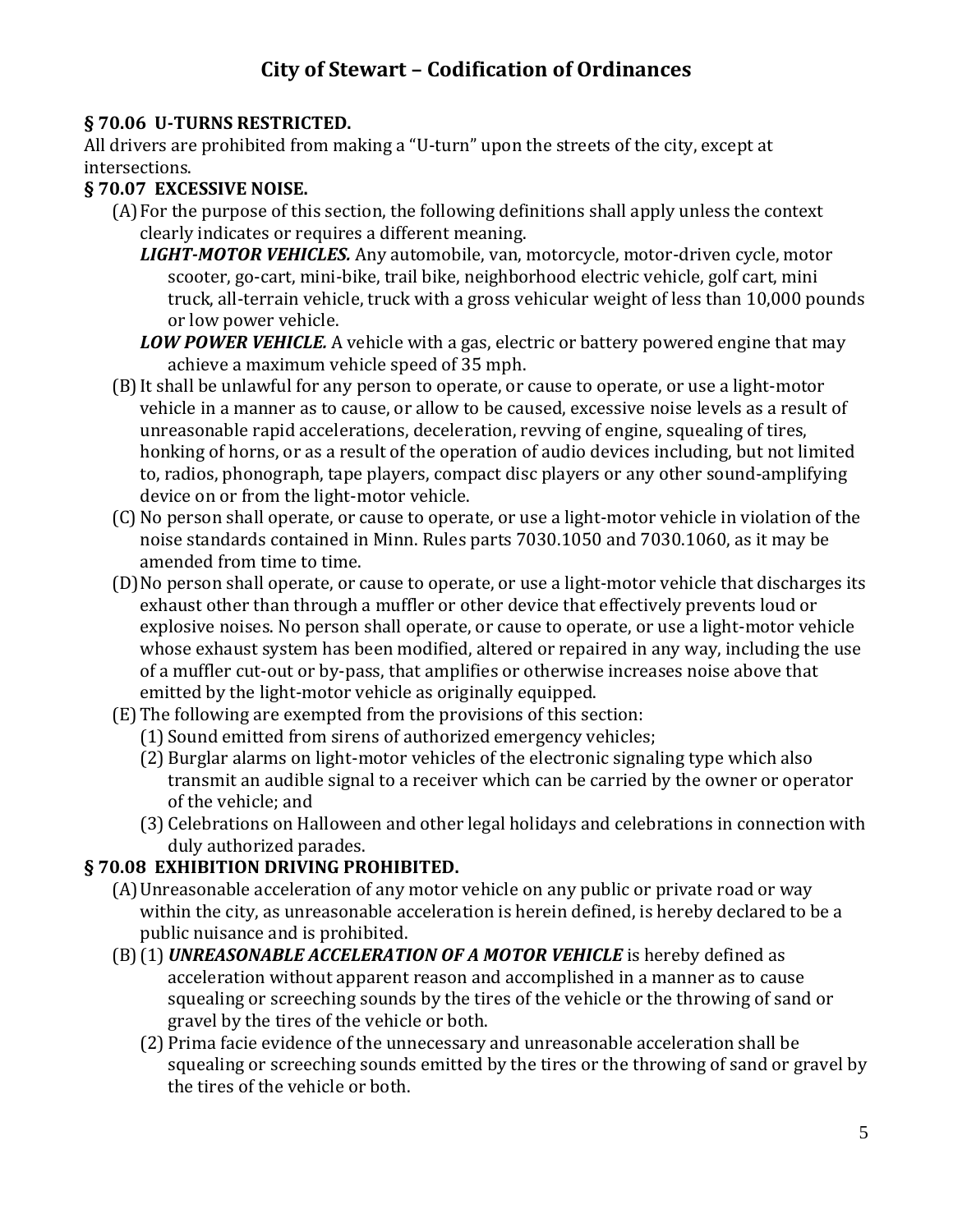## **§ 70.09 CRUISING PROHIBITED.**

- (A)As used in this section, *CRUISING* means the operation of a motor vehicle as defined in M.S. § 69.011(42), as it may be amended from time to time, past a traffic control point as determined by a peace officer on a street in an area designated "no cruising zone" by City Council resolution four or more times between the hours of 9:00 p.m. and 3:30 a.m.
- (B)The passing of a traffic control point under the conditions previously stated shall constitute unnecessary repetitive driving and is a violation of this section.
- (C) The following use of vehicles shall constitute valid exceptions to this prohibition: taxicabs for hire, buses, authorized emergency vehicle, vehicles use used by or under contract with any governmental jurisdiction, any vehicle being used to conduct legitimate business activities.
- (D)This section may be enforced only in an area that has been posted as a "no cruising zone." Signs shall be posted at the beginning and the end of any public street, alley or highway, or portion thereof which is a no cruising zone.

## **§ 70.10 MOTOR VEHICLE NOISE.**

(A)*Definitions*. For the purpose of this section, the following definitions shall apply unless the context clearly indicates or requires a different meaning.

## *ABNORMAL OR EXCESSIVE NOISE.*

- (a) Distinct and loudly audible noise that unreasonably annoys, disturbs, injures or endangers the comfort and repose of any person or precludes their enjoyment of property or affects their property's value;
- (b) Noise in excess of that permitted by M.S. §169.69, as it may be amended from time to time, which requires every motor vehicle to be equipped with a muffler in good working order; or
- (c) Noise in excess of that permitted by M.S. §169.693 and Minn. Rules parts 7030.1000 through 7030.1050, as this statute and these rules may be amended from time to time, which establish motor vehicle noise standards.
- *ENGINE-RETARDING BRAKE.* A dynamic brake, Jake brake, Jacobs brake, C-brake, Paccar brake, transmission brake or other similar engine-retarding brake system which alters the normal compression of the engine and subsequently releases that compression.
- (B)It shall be unlawful for any person to discharge the exhaust or permit the discharge of the exhaust from any motor vehicle except through a muffler that effectively prevents abnormal or excessive noise and complies with all applicable state laws and regulations.
- (C)It shall be unlawful for the operator of any truck to intentionally use an engine-retarding brake on any public highway, street, parking lot or alley within the city which causes abnormal or excessive noise from the engine because of an illegally modified or defective exhaust system, except in an emergency.
- (D)M.S. §169.69 and 169.693 (motor vehicle noise limits) and Minn. Rules parts 7030.1000 through 7030.1050, as these statutes and rules may be amended from time to time, are hereby adopted by reference.
- (E)Signs stating "VEHICLE NOISE LAWS ENFORCED" may be installed at locations deemed appropriate by the City Council to advise motorists of the prohibitions contained in this section, except that no sign stating "VEHICLE NOISE LAWS ENFORCED" shall be installed on a state highway without a permit from the Minnesota Department of Transportation. The provisions of this section are in full force and effect even if no signs are installed.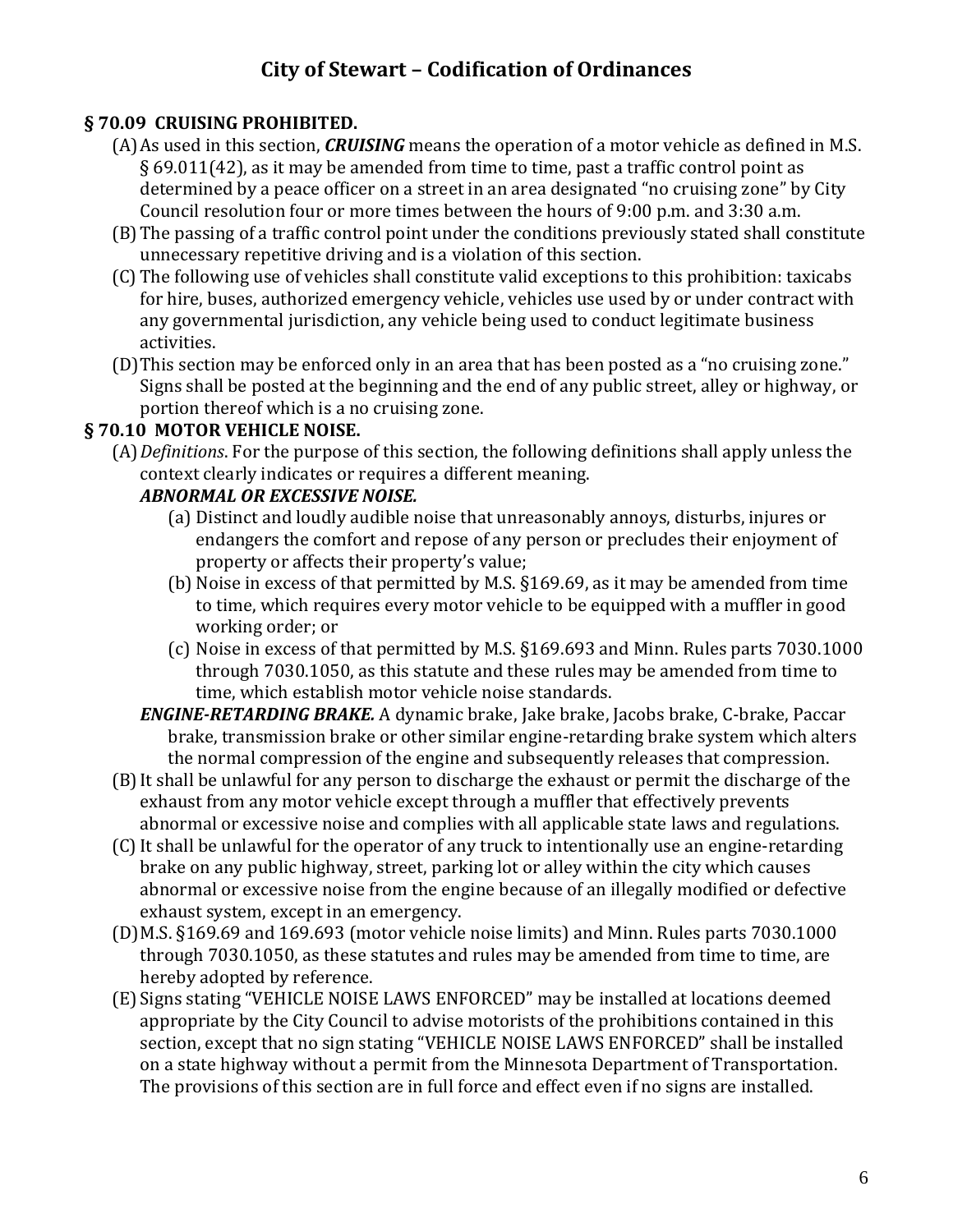## **§ 70.11 PEDESTRIAN CROSSINGS.**

Pursuant to M.S. §169.2151, as it may be amended from time to time, the city is authorized to designate pedestrian safety crossings on exclusive city streets where pedestrian safety considerations require extra time for pedestrian crossing in addition to the time recommended under the *Minnesota Manual on Uniform Traffic Control Devices* for pedestrian signals. The city may provide for timing of pedestrian signals for such crossings, consistent with the recommendations of the uniform manual for pedestrian signal timing at senior citizen and disabled pedestrian crossings. The location of such crossings may be designated by resolution.

#### **§ 70.12 CROSSINGS FOR SENIORS OR DISABLED PERSONS.**

Pursuant to M.S. §169.215, as it may be amended from time to time, the city may designate a crossing for senior citizens or disabled persons on any exclusive city street in the vicinity of a senior citizen housing project, senior citizen nursing home or residential care facility for disabled persons on the basis of an engineering and traffic investigation prescribed by the Commissioner and subject to the uniform specifications adopted by the State Commissioner of Transportation.

### **§ 70.13 SPEED LIMITS.**

No person shall cause or permit any automobile, truck, motorcycle or other vehicle of any kind or nature to be driven, propelled or hauled on any street in the city at a speed in excess of 30 mph, except on streets as my be designated by the Commissioner of Highways of the state as a trunk highway.

## **§ 70.14 IMPOUNDMENT.**

Any law enforcement officer may have a vehicle towed away from a street when the vehicle is left unattended, constitutes an obstruction to traffic, hinders snow removal street improvement or maintenance operations. The vehicle shall not be released until the fees for towing and storage are paid.

### *PARADES*

### **§ 70.20 DEFINITIONS.**

For the purpose of this subchapter, the following definitions shall apply unless the context clearly indicates or requires a different meaning.

*PARADE.* Any parade, march, ceremony, show, exhibition, pageant or procession of any kind, or any similar display in or on any street, designated public sidewalk, park or other public place in the city.

*PARADE PERMIT.* A permit required by this subchapter.

*PARKING LOT.* Any paved or unpaved area used by a place of business or shopping center for the parking of vehicles of their customers, but shall not include those operated for hire.

### **§ 70.25 PERMIT REQUIRED.**

- (A)No person or persons shall engage or participate in, aid, form or start any parade unless a parade permit has been obtained from the City Clerk-Treasurer or other authorized city official.
- (B)This subchapter shall not apply to:
	- (1) Funeral processions;
	- (2) Students going to and from school classes or participating in educational activities; provided, that the conduct is under the immediate direction and supervision of the proper school authorities; and
	- (3) A governmental agency acting within the scope of its functions.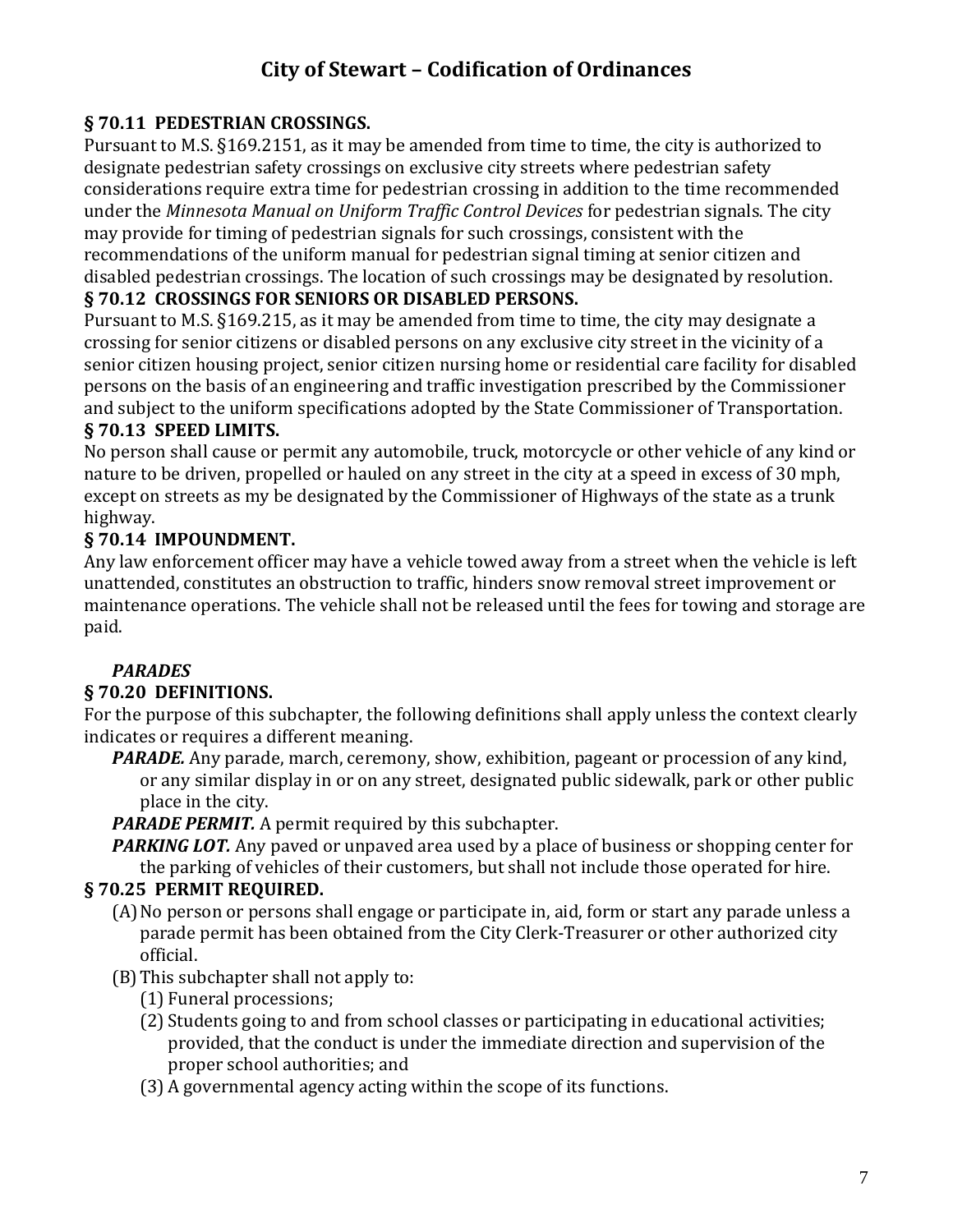### **§ 70.26 APPLICATION FOR PERMIT.**

- (A)*Generally*. A person seeking issuance of a parade permit shall file an application with the City Clerk-Treasurer.
- (B)*Filing period*. The application for a parade permit shall be filed not less than 72 hours but not more than 60 days before the date on which it is proposed to conduct the parade. Failure to file an application 72 hours in advance will not result in automatic denial of the permit; provided that, the applicant shows reasonable grounds why the application could not be filed 72 hours in advance.
- (C) *Required information*. The application for a parade permit shall set forth the following information:
	- (1) The name, address and telephone number of the person seeking to conduct the parade;
	- (2)If the parade is proposed to be conducted for, on behalf of, or by an organization, the name, address and telephone number of the headquarters of the organization and of the authorized and responsible heads of the organization;
	- (3) The name, address and telephone number of the person who will be the parade chairperson and who will be responsible for its conduct;
	- (4) The date when the parade is to be conducted;
	- (5) The route to be traveled, the starting point and the termination point;
	- (6) The approximate number of persons, animals and vehicles which will constitute the parade, the type of animals, if any, and the description of the vehicles;
	- (7) The hours when the parade will start and terminate;
	- (8) A statement as to whether the parade will occupy all or only a portion of the width of the streets, designated public sidewalk, park or other public place proposed to be traversed;
	- (9) The location by street of any assembly area for the parade;
	- (10) The time at which units of the parade will begin to assemble at any assembly area or areas;
	- (11) The interval of space to be maintained between units of the parade;
	- (12) If the parade is designed to be held by, and on behalf of or for, any person other than the applicant, the applicant for the permit shall file a communication in writing from the person authorizing the applicant to apply for the permit on his or her behalf; and
	- (13) Any additional information reasonably necessary to a fair determination as to whether a permit should be issued.
- (D)*Fee; insurance.* There shall be paid at the time of filing an application for a parade permit a fee in an amount as established by the city, as it may be amended from time to time. In addition, the applicant must provide proof of a valid insurance policy in the amount of \$500,000 per individual claim and \$1,500,000 for all claims arising from the same event, that names and agrees to defend and indemnify the city from any and all claims arising from the parade.

### **§ 70.27 STANDARDS FOR ISSUANCE OF PERMIT.**

The City Clerk-Treasurer shall issue a permit when, from a consideration of the application and from other information obtained, he or she finds that:

- (A)The conduct of the parade will not substantially interrupt the safe and orderly movement of other traffic contiguous to its route;
- (B)The conduct of the parade will not require the diversion of so great a number of law enforcement officers of the city to properly law enforcement the line of movement and the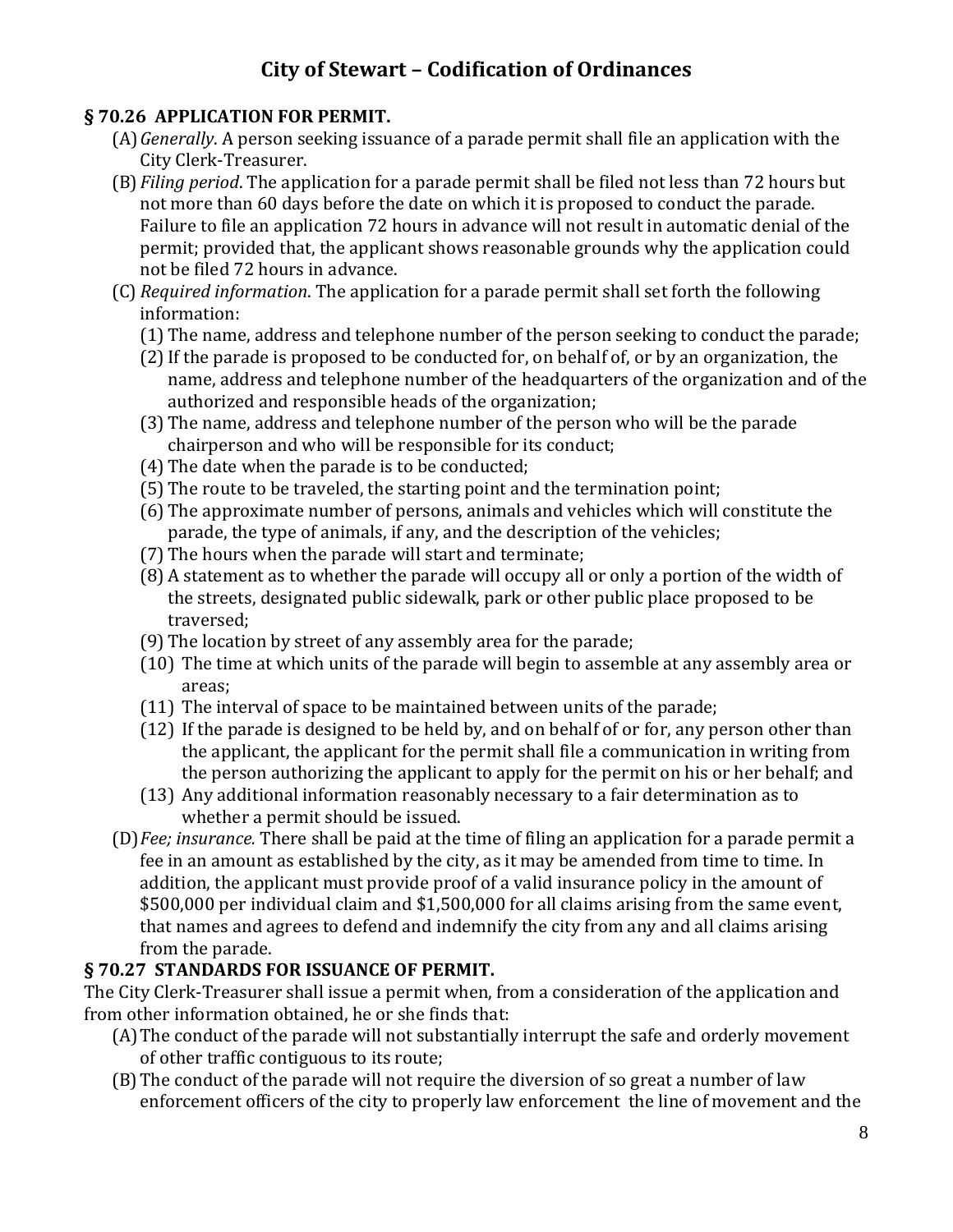areas contiguous thereto as to prevent normal law enforcement protection to the city;

- (C) The concentration of persons, animals and vehicles at assembly points of the parade will not unduly interfere with proper fire and law enforcement protection of, or ambulance service to, areas contiguous to the assembly areas;
- (D)The conduct of the parade will not interfere with the movement of firefighting equipment en route to a fire; and
- (E) The parade is scheduled to move from its point of origin to its point of termination expeditiously and without unreasonable delays en route.

## **§ 70.28 NOTICE OF REJECTION OF PERMIT APPLICATION.**

If the City Clerk-Treasurer disapproves the application, he or she shall mail to the applicant within the three regular business days after the date on which the application was filed a notice of his or her action stating the reasons for his or her denial of the permit.

## **§ 70.29 APPEAL PROCEDURE WHEN PERMIT DENIED.**

Any person aggrieved shall have the right to appeal the denial of a parade permit to the City Council. The appeal shall be taken within 30 days after notice of denial. The City Council shall act on the appeal within 30 days after its receipt.

## **§ 70.30 ALTERNATIVE PERMIT.**

The City Clerk-Treasurer or other authorized city official, in denying an application for a parade permit, shall be empowered to authorize the conduct of the parade on a date, at a time or over a route different than that named by the applicant. An applicant desiring to accept an alternate permit shall file a written notice of his or her acceptance. An alternate parade permit shall conform to the requirements of, and shall have the effect of, a parade permit under this subchapter.

## **§ 70.31 NOTICE TO CITY AND OTHER OFFICIALS WHEN PERMIT ISSUED.**

Immediately on the issuance of a parade permit, a copy thereof shall be sent to the Law Enforcement Chief and the Fire Chief.

### **§ 70.32 CONTENTS OF PERMIT.**

Each parade permit shall state the following information:

- (A) Starting time;
- (B)Minimum speed;
- (C) Maximum speed;
- (D)Maximum interval of space to be maintained between the units of the parade;
- (E) The portions of the street, designated public sidewalk, park or other public place to be traversed that may be occupied by the parade;
- (F) The maximum length of the parade in miles or fractions thereof; and
- (G)Other information as is reasonably necessary to the enforcement of this subchapter.

## **§ 70.33 DUTIES OF PERMITTEE.**

A permittee hereunder shall comply with all permit directions and conditions and with all applicable laws and ordinances. The parade chairperson or other person heading or leading the activity shall carry the parade permit on his or her person during the conduct of the parade.

## **§ 70.34 PUBLIC CONDUCT DURING PARADES.**

- (A)*Interference*. No person shall unreasonably hamper, obstruct, impede or interfere with any parade or parade assembly or with any person, vehicle or animal participating or used in a parade.
- (B)*Driving through parades*. No driver of a vehicle, except a law enforcement car or other emergency vehicle shall drive between the vehicles or persons comprising a parade when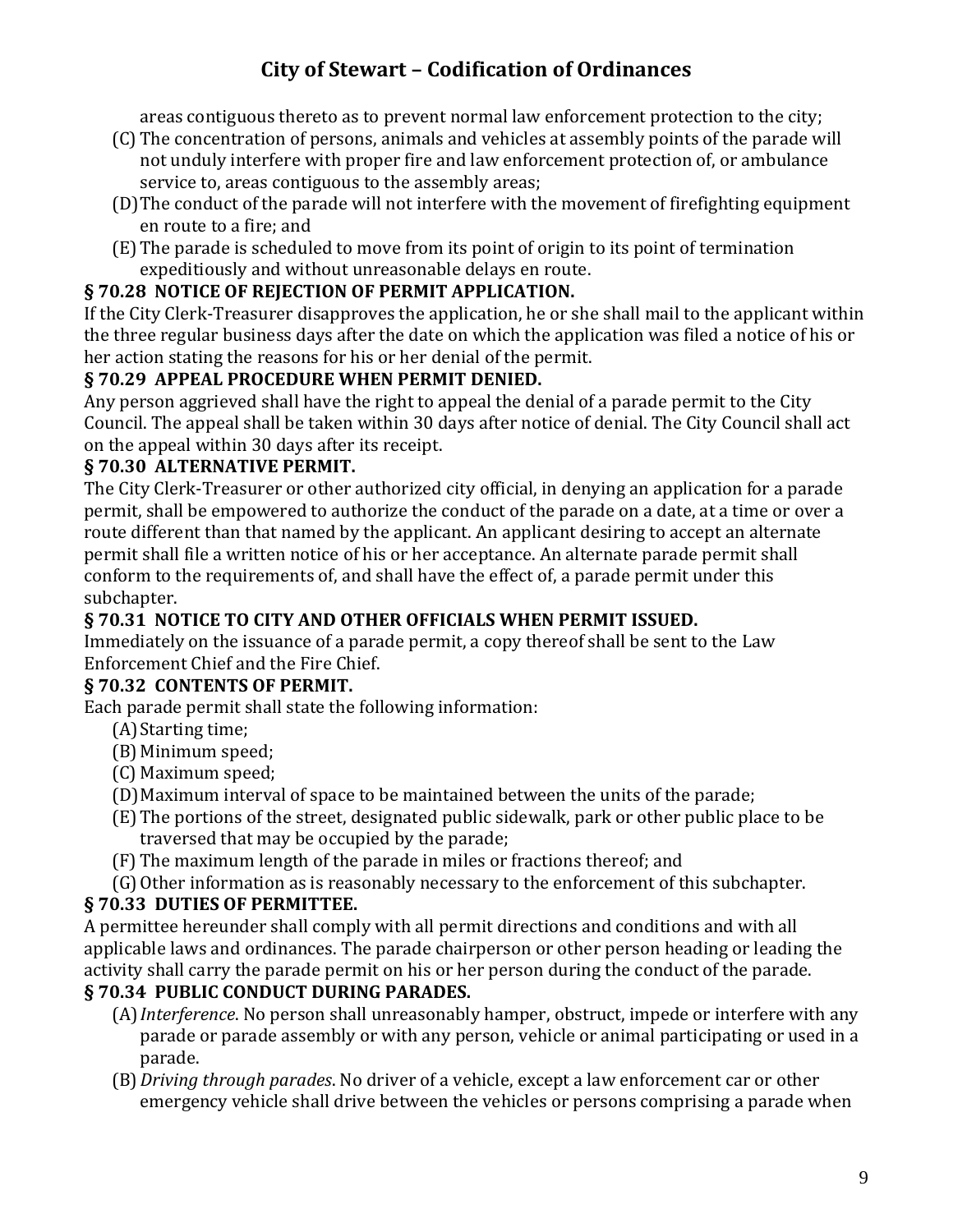the vehicles or persons are in motion and are conspicuously designated as a parade. (C) *Parking on parade route*.

- (1) The law enforcement or other authorized city official shall have the authority, when reasonably necessary, to prohibit or restrict the parking of vehicles along a street or other public thoroughfare or part thereof constituting a part of the route of a parade.
- (2) Signs shall be posted to the effect, and it shall be unlawful for any person to park or leave unattended any vehicle in violation thereof.
- (3) No person shall be liable for parking on a street or other public thoroughfare unless signs have been posted in accordance with this section.

## **§ 70.35 REVOCATION OF PERMIT.**

The city shall have the authority to revoke a parade permit issued hereunder on application of the standards for issuance as herein set forth.

## **§ 70.99 PENALTY.**

- (A)Any person violating any provision of this traffic code for which no specific penalty is prescribed shall be subject to §10.99.
- (B)Any person violating any of the provisions of §70.02(B) shall be guilty of a misdemeanor and shall be punished by a fine not to exceed \$1,000 and/or 90 days in jail.
- (C) Any person violating any provisions of §70.08 shall be guilty of a misdemeanor and shall be punished by a fine of not to exceed \$300 or by imprisonment in the county jail for a period not to exceed 90 days.
- (D)Any person convicted of violating §70.13 and 70.14 shall be guilty of a petty misdemeanor and shall be punished by a fine not to exceed \$300.

(Ord. 60, passed 3-22-1972; Ord. 124, passed 6-9-2008; Ord. No. 175, passed 04-08-2019) Penalty, see §10.99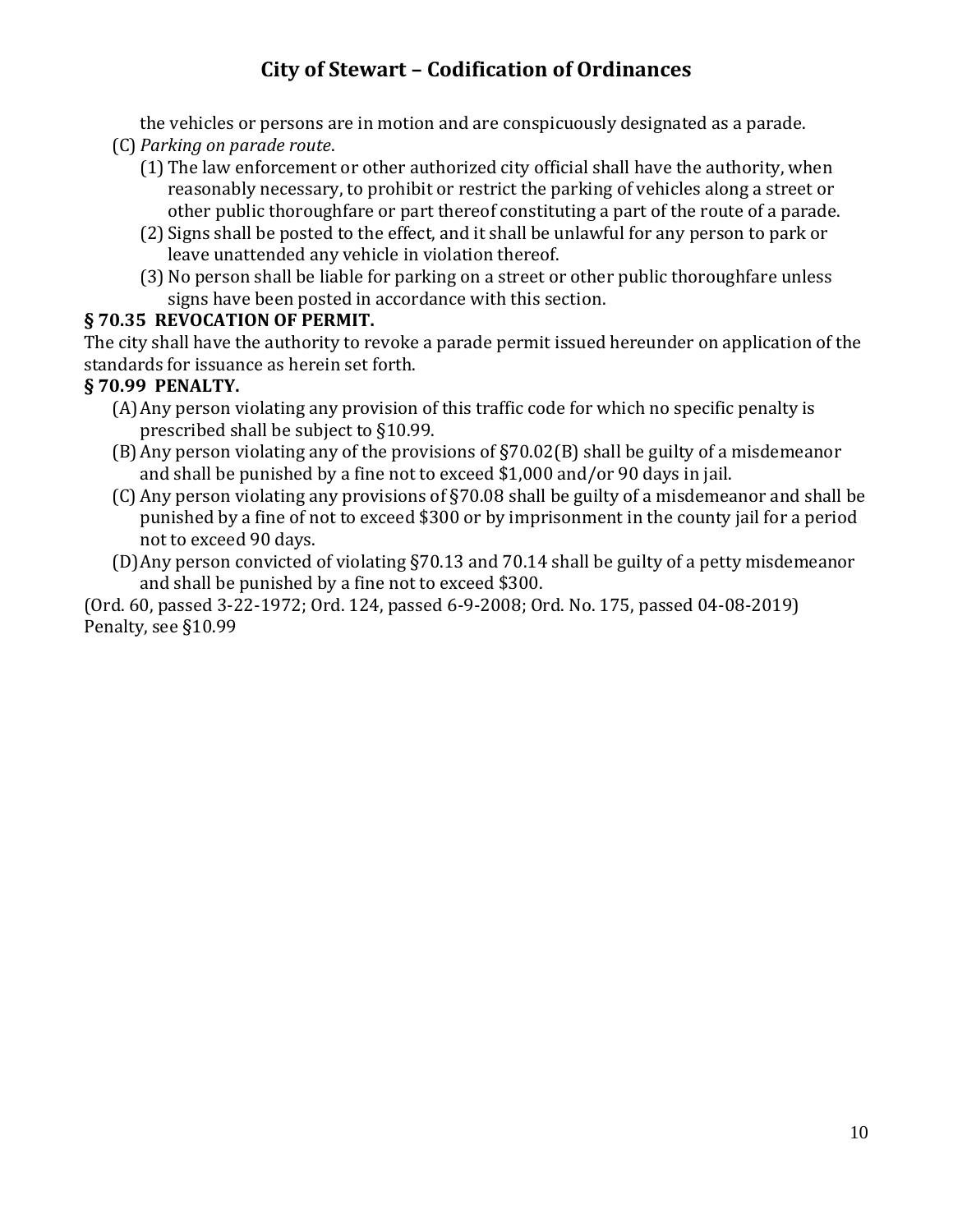### **CHAPTER 71: PARKING REGULATIONS**

Section

- 71.01 No parking where posted
- 71.02 Limited parking
- 71.03 Other parking restrictions
- 71.04 Declaration of snow emergency; parking prohibited; snow birds
- 71.05 Parking certain semi-trailers or tractors on public streets prohibited; commercial vehicles
- 71.06 Overnight parking
- 71.07 Repairing of vehicles
- 71.08 Prohibiting parking areas in front yards in residential zones
- 71.09 Impoundment
- 71.10 Prima facie violation
- 71.11 Loading and unloading

#### 71.99 Penalty

*Cross-reference:*

*Abandoned Property, see Chapter 90*

### **§ 71.01 NO PARKING WHERE POSTED.**

- $(A)(1)$  No person shall stop, stand or park a vehicle upon the public streets of the city at any place where official signs or where appropriate devices, marks or painting, either upon the surface of the street or the curb immediately adjacent thereto, prohibit these acts.
	- (2) Pursuant to M.S. §169.041(2), the City law enforcement or the City Council may appoint as many parking enforcement officers as are needed to enforce the provisions of this chapter. The parking enforcement officers shall be subordinate to the City Clerk-Treasurer. A *PARKING ENFORCEMENT OFFICER* is an individual whose services are utilized by a law enforcement agency to provide parking enforcement and administrative or clerical assistance and who is not a sworn and licensed police officer. A parking enforcement officer's duties shall not include enforcement of the general criminal laws of the state, and the parking enforcement officer does not have full powers of arrest or authorization to carry a firearm on duty.
- (B)No person shall park a vehicle or permit it to stand, whether attended or unattended upon any street or highway within the city, in any of the following places:
	- (1) On a designated public sidewalk;
	- (2)In front of a public or private driveway;
	- (3) Within an intersection;
	- (4) Within 15 feet of a fire hydrant;
	- (5) On a cross walk at an intersection;
	- (6) Within 30 feet of any flashing beacon, stop sign or traffic control signal located at the side of a street;
	- (7) Within 50 feet of the nearest rail of a railroad;
	- (8) Alongside or opposite any street excavation, vehicle or obstruction when the parking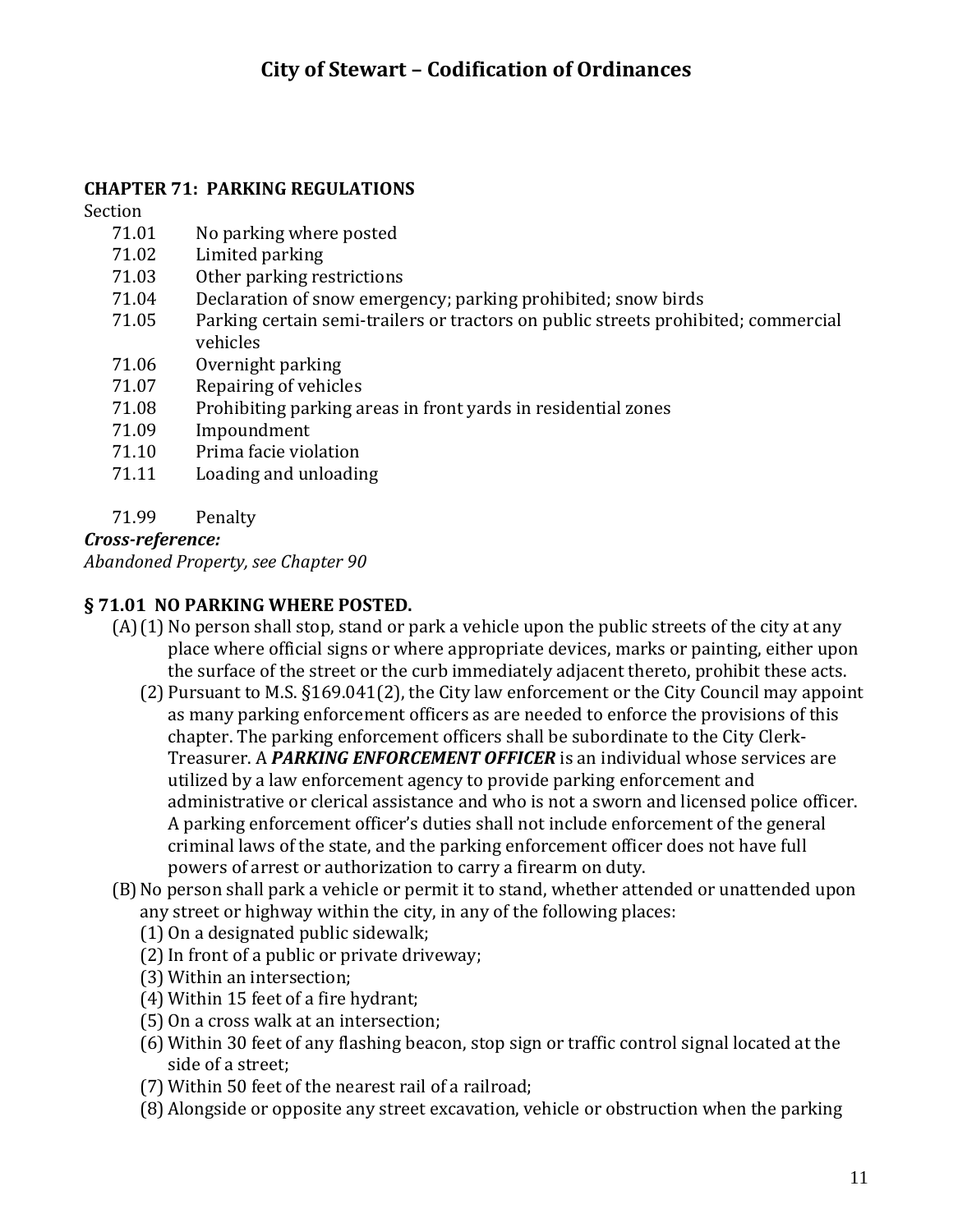would obstruct traffic; and

- (9) At any place where official "NO PARKING" signs prohibit parking; and
- (10)No camper, motor home or trailer shall be parked on a residential street for a time period greater than seventy-two (72) hours

## **§ 71.02 LIMITED PARKING.**

No person shall stop, stand or park a vehicle upon the public streets of the city where official signs are erected limiting the parking time thereon, for a period of time in excess of the time as designated by the official signs.

## **§ 71.03 OTHER PARKING RESTRICTIONS.**

- (A)The City Council may by resolution order the placing of signs, devices or marks, or the painting of streets or curbs prohibiting or restricting the stopping, standing or parking of vehicles on any street where, in its opinion, as evidenced by a finding in its official minutes, the stopping, standing or parking is dangerous to those using the highway, or where the stopping, standing or parking of vehicles would unduly interfere with the free movement of traffic. The signs, devices, marks or painting shall be official signs, devices, marks or painting, and no person shall stop, stand or park any vehicle in violation of the restrictions thereon or as indicated thereby.
- (B)"NO PARKING" signs may be placed by city employees on any street of the city to permit construction, repair, snow removal, street cleaning or similar temporary activities. While the signs are in place, it shall be unlawful to park any vehicle on the streets or portion thereof so posted.
- (C)It shall be unlawful for a person to park in an area designated by Council resolution and posted as a fire lane.
- (D)It shall be unlawful for a person to park a vehicle or permit it to stand, whether attended or unattended, on an alley within the city; provided that, this does not prohibit the parking of vehicles for less than one hour on an alley for the purpose of access to abutting property for loading or unloading merchandise or other material when parking on the property itself is not available.
- (E)It shall be unlawful for a person to park a motor vehicle in an area designated by posted signs pursuant to Council resolution for certain types of vehicles, unless the motor vehicle is one of the types of vehicles specifically permitted.
- (F) (1) Every vehicle parked upon any street with a curb shall be parked parallel to the curb, unless angle parking is designated by appropriate signs or markings.
	- (2) On streets with a curb, the right-hand wheels of any vehicle parked shall be within one foot of the curb.
	- (3) On streets without a curb, the vehicle shall be parked to the right of the main traveled portion of the street and parallel to it and in a manner as not to interfere with the free flow of traffic, unless angle parking is designated by appropriate signs or markings.
	- (4) All vehicles shall be parked at an angle of 45 degrees from the curb on the following streets in the City of Stewart:
		- (a) On west sides of Bowman Street from Croyden Street north to the bump out area
		- (b) On the north side of Hall Street from Prior Street to Mowbray Street.
		- (c) On north side of Croyden Street from Bowman Street west to the alleyway
		- (d) On east side of Mowbray Street from Hall Street to bump out area
		- (e) On north side of Hall Street from Prior Street west 150'
		- (f) On both sides of Croyden Street from County Road 7 west to bump out area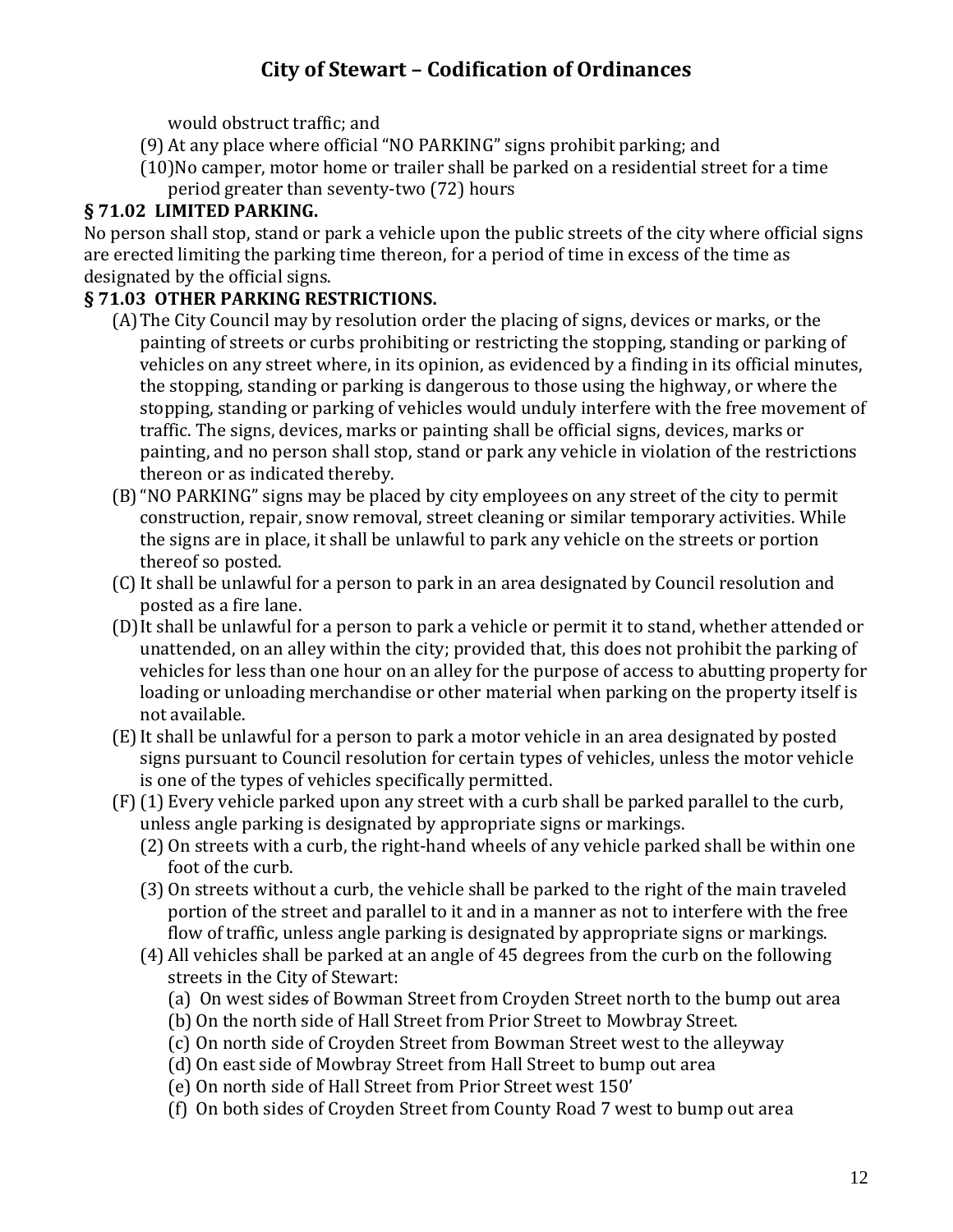### **§ 71.04 DECLARATION OF SNOW EMERGENCY; PARKING PROHIBITED; SNOW BIRDS.**

- (A)(1) The Mayor, law enforcement officer or other designated official may declare a snow emergency in the city. The emergency shall continue in effect for a period of 24 hours or until the snow has been removed from the city's streets or until the snow emergency has been rescinded by action of the Mayor, law enforcement officer or other designated officer.
	- (2) Notice of the declaration of a snow emergency shall be given by notifying the local news media; however, the notification shall be a service aid only and not a duty on the part of the officials.
	- (3) During a declared snow emergency or after two inches or more of snow have accumulated, no motor vehicle shall be left parked on any street or public way in the city until the declared emergency is canceled or, if no emergency is declared, until the street is cleared on both sides of accumulated snow.
	- (4) During a declared snow emergency, any law enforcement officer or city appointed parking enforcement officer, appointed pursuant to M.S. §169.041(2), who finds a motor vehicle in violation of this section shall attempt to contact the owner of the motor vehicle and require the owner to immediately move the motor vehicle so as not to be in violation of this section. If the owner does not immediately remove the motor vehicle or the owner cannot be located, the law enforcement officer or city appointed parking enforcement officer, appointed pursuant to M.S. §169.041(2), is authorized to have the motor vehicle removed at the owner's expense.
- $(B)(1)$  No vehicle shall be parked upon any public street of the city from November 1<sup>st</sup> to April 1st, between the hours of 2:00 a.m. and 6:00 a.m. or until the street is plowed. Any vehicle parked during the restricted hours shall be declared a "snow bird".
	- (a) The City Council has the right to call this division (B) into effect earlier than November 1 in a given year, due to weather conditions.
	- (b) The City Council has the right to discontinue this division  $(B)$  earlier than April 1<sup>st</sup> in a given year, due to weather conditions.
	- (2) Snow birds are hereby declared to be a nuisance and unlawful within the city.
	- (3) The owner of any vehicle parked in violation of this division (B) shall be subject to the penalty for violation notwithstanding whether or not the person, firm or corporation actually parked a vehicle. The owner of any vehicle for the purpose of this provision shall be the recorded owner according to registration thereof and of record with the State Department of Public Safety.

#### **§ 71.05 PARKING CERTAIN SEMI-TRAILERS OR TRACTORS ON PUBLIC STREETS PROHIBITED; COMMERCIAL VEHICLES.**

- (A)No person shall park a semi-tractor or trailer, or any truck rated with a gross vehicle weight in excess of 10,000 pounds, in any area of the city zoned for residential use or other area designated by City Council resolution except when the vehicle is parked in a completely enclosed garage.
- (B)It shall be unlawful to park or leave any commercial motor vehicle with or without a trailer on the public streets or alleys of the city, between the hours of 10:00 p.m. and 6:00 a.m. of the following day.

### **§ 71.06 OVERNIGHT PARKING.**

The following vehicles shall not be allowed to park on city streets overnight: repair, delivery, rented vehicles with commercial plates and refuse and recycling haulers or any other vehicle not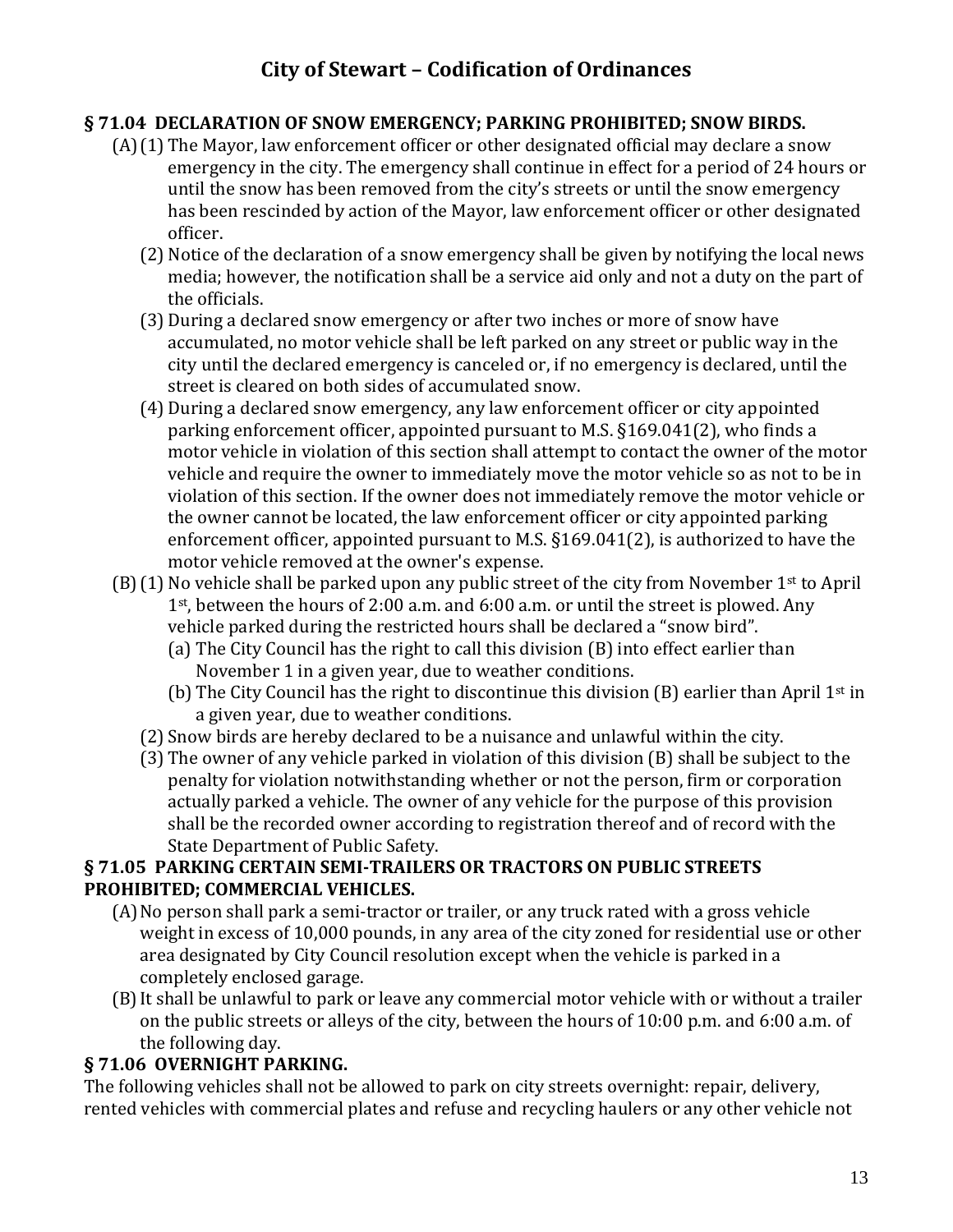# registered as a passenger vehicle.

# **§ 71.07 REPAIRING OF VEHICLES.**

Minor repairs and tune-ups, such as replacement of spark plugs, spark plug wires, thermostat, radiator or heater hoses, oil changes and brake jobs shall be permitted on city streets; provided, that they can be accomplished within the same day and completed by 10:00 p.m. All other repairs shall be considered major repairs and shall not be permitted on any city street, unless the repairs are made within an enclosed structure allowed within the zoning district. Damage to city streets because of repairs or lack of repairs shall be charged to the person responsible for the damage to the city streets.

# **§ 71.08 PROHIBITING PARKING AREAS IN FRONT YARDS IN RESIDENTIAL ZONES.**

- (A)The construction, operation or maintaining a parking area, either paved or unpaved, in the front yard of any lot is prohibited in any area zoned for residential use. For the purpose of this section, front yard shall mean and include that area between the designated public sidewalk, or street line in the event there is no designated public sidewalk, and the front line of the principal building, extending in both directions to the side lot lines.
- (B)Use of that portion of a vacant lot within 30 feet of the designated public sidewalk lines for parking in an area zoned for residential use is prohibited.
- (C) Driveways in any area zoned for residential use shall not exceed 25% of the width at the front or side lot line. Where more than one driveway is desired or required, they shall be at least 70 feet apart.
- (D)The front part of any lot shall not be used for the parking of an automobile, truck, trailer, tractor, recreational vehicle, camper, travel trailer, camper top, tent, wagon, boat, boat trailer, storage area or motor home except a resident may park a motor vehicle in their front yard during a snow emergency or from November 1st to May 1st.
- (E)No person, being the owner or having control of any building, shall violate or fail to conform to any provision of this section, or fail to obey any lawful order of an officer charged with its enforcement. Each and every day on which any person continues to violate the provisions of this section, after having been notified of the violation, shall constitute a separate offense. This conviction shall not relieve any person from thereafter complying with the provisions of this section, and shall be sufficient cause to refuse further building or land use permits to the offender until a time as the orders have been complied with.

## **§ 71.09 IMPOUNDMENT.**

Any law enforcement officer or city appointed parking enforcement officer, appointed pursuant to M.S. §169.041(2), may order the removal of a vehicle from a street to a garage or other place of safety when the vehicle is left unattended and constitutes an obstruction to traffic or hinders snow removal, street improvements or maintenance operations. The vehicle shall not be released until the fees for towing and storage are paid in addition to any fine imposed for violation of this chapter.

# **§ 71.10 PRIMA FACIE VIOLATIONS.**

Pursuant to M.S. §169.34(2), as it may be amended from time to time, the presence of any motor vehicle on any street when standing or parked in violation of this chapter is prima facie evidence that the registered owner of the vehicle committed or authorized the commission of the violation.

## **§ 71.11 LOADING AND UNLOADING.**

Vehicles engaged in loading and unloading may be parked upon any street as most convenient for such loading and unloading, but only during the loading or unloading process.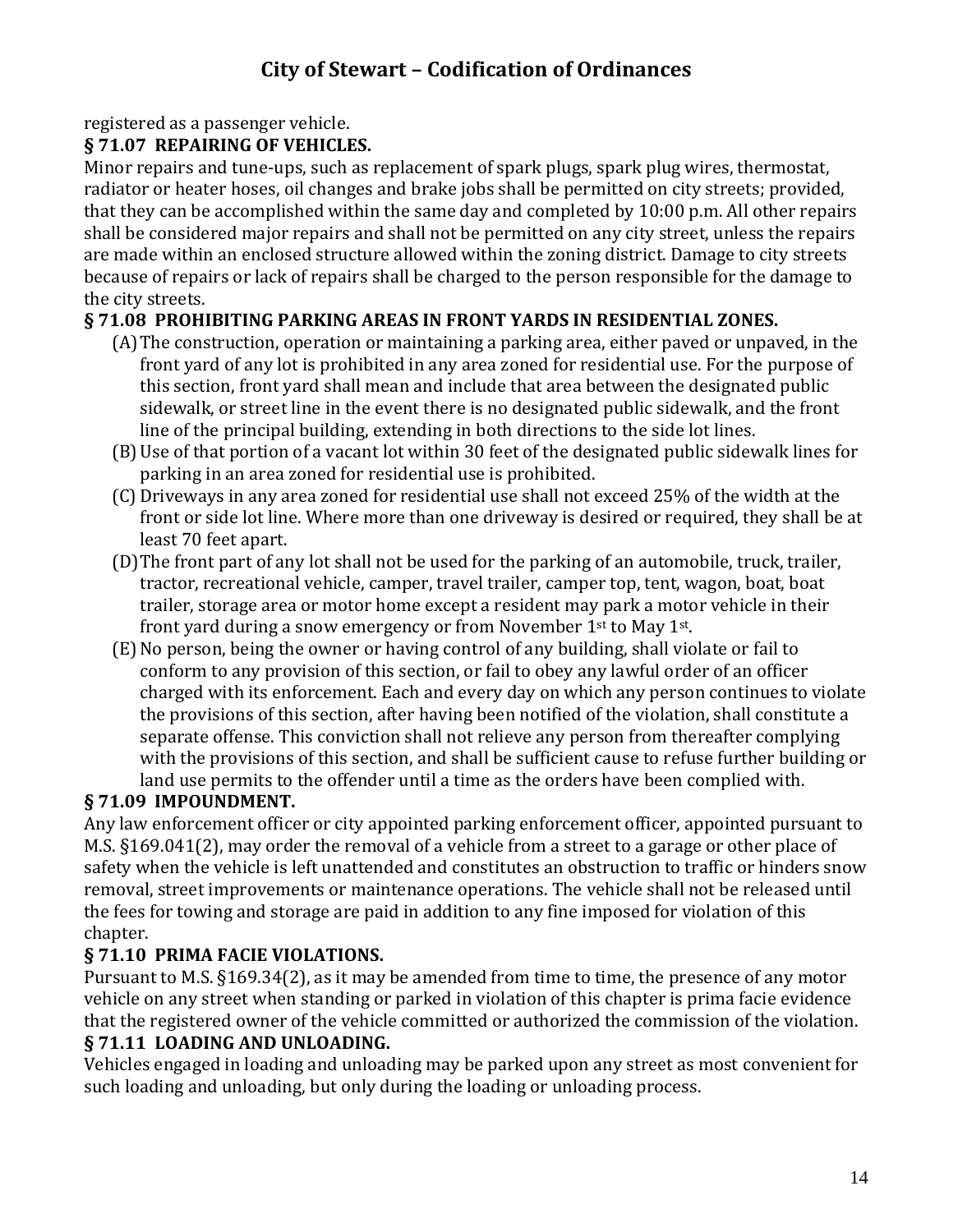## **§ 71.99 PENALTY.**

- (A)Any person violating any provision of this chapter for which no specific penalty is prescribed shall be subject to §10.99.
- (B)Violation of §71.04 by the registered owner shall be a petty misdemeanor and the penalty therefore shall be a fine of \$50 and may subject the owner to towing and impound fees.

(Ord. 124, passed 6-9-2008; Ordinance No. 131, passed 3-14-2011, Ord. No. 167, passed 06-11- 2018; Ord. No. 175, passed 04-08-2019)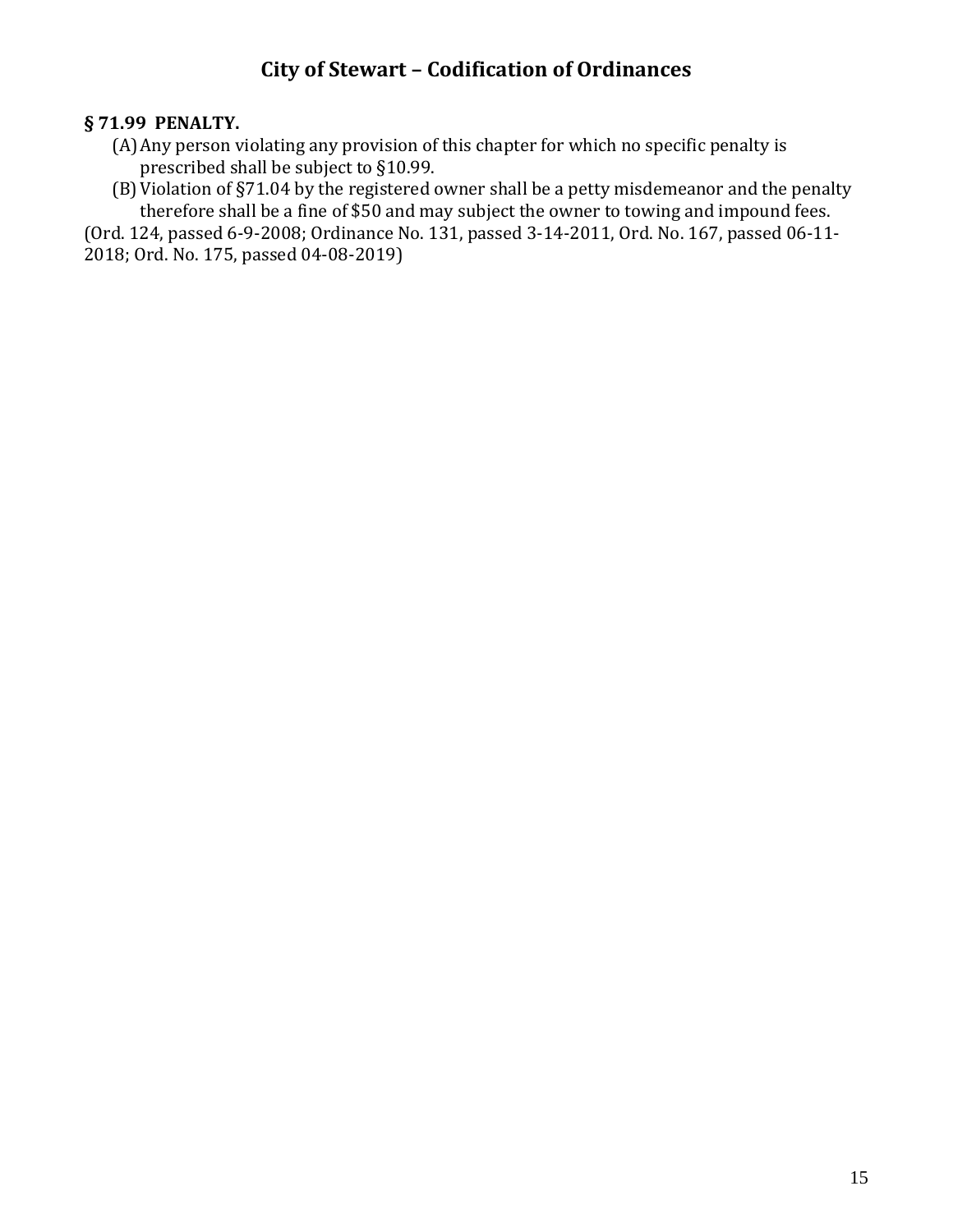## **CHAPTER 72: SNOWMOBILES**

Section

- 72.01 Definitions
- 72.02 Operation on streets and sidewalks
- 72.03 Operation on private property
- 72.04 Operation on public places
- 72.05 Hours of operation
- 72.06 Effective date
- 72.99 Penalty

## **§ 72.01 DEFINITIONS.**

For the purpose of this chapter, the following definition shall apply unless the context clearly indicates or requires a different meaning.

*SNOWMOBILE.* A self-propelled vehicle designed for travel on snow or ice or natural terrain steered by wheels, skis or runners.

## **§ 72.02 OPERATION ON STREETS AND DESIGNATED PUBLIC SIDEWALKS.**

- (A)No person shall operate a snowmobile upon any designated public sidewalk; provided that, a snowmobile may make a direct crossing of a designated public sidewalk if the crossing is made at an angle of approximately 90 degrees to the direction of the designated public sidewalk and after yielding the right-of-way to lawful users of the designated public sidewalk.
- (B)No person shall operate a snowmobile upon any public street, highway or alley within the city limits except under the following conditions:
	- (1) When it and any sled or trailer being towed by it is equipped as provided by state law and regulations promulgated pursuant thereto;
	- (2) Only in compliance with all of the provisions of M.S. Ch. 169 and 84, relating to operation of motor vehicles and snowmobiles, except as further restricted by division (C) below hereof as to speed;
	- (3) Only in entering or leaving the city or going to and from designated snowmobile areas by the most direct route; or
	- (4) When a snow emergency is declared by the Mayor of law enforcement officer of the city.
- (C) No person shall operate a snowmobile within the city limits at a speed in excess of 15 mph.

## **§ 72.03 OPERATION ON PRIVATE PROPERTY.**

No person shall operate a snowmobile on private property unless he or she has the consent of the person, corporation or other legal entity in lawful possession thereof.

## **§ 72.04 OPERATION ON PUBLIC PLACES.**

No person shall operate a snowmobile on the public school grounds between the hours of 8:00 a.m. and 4:00 p.m. on any school day.

## **§ 72.05 HOURS OF OPERATION.**

No person shall operate a snowmobile in the city limits between the hours of 11:00 p.m. and 8:00 a.m. unless entering or leaving the city by the most direct route and at a speed not in excess of 15 mph.

## **§ 72.99 PENALTY.**

Any person who shall violate any of the provisions in this chapter shall upon conviction thereof by punished by a fine of not more than \$300 or by imprisonment for not more than 90 days, or both. (Ord. 58B, passed 12-27-1971; Ord. No. 175, passed 04-08-2019)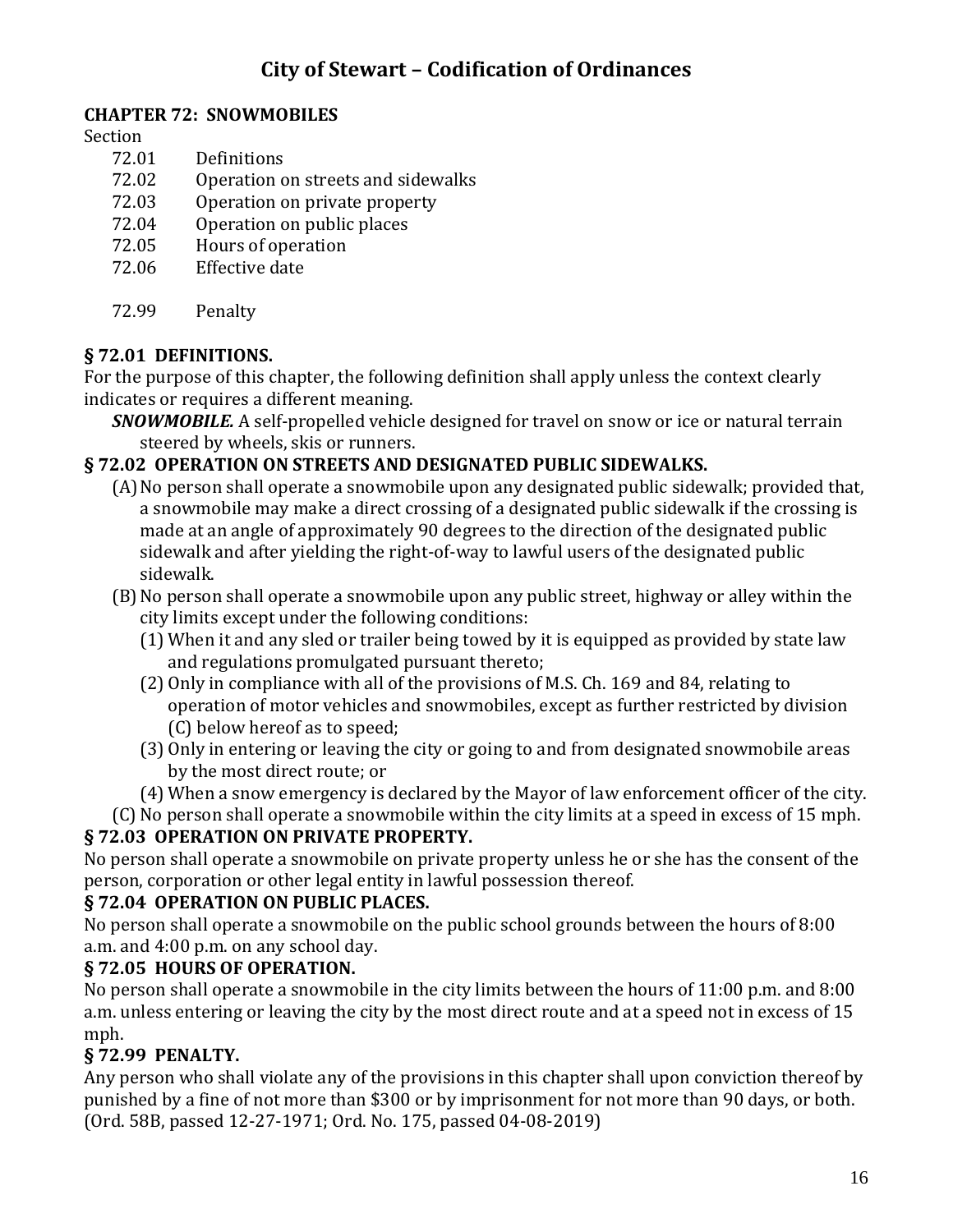### *CHAPTER 73: RECREATIONAL AND OTHER VEHICLES*

#### Section

- 73.01 Eligibility for a permit
- 73.02 Requirements
- 73.03 Other requirements
- 73.04 Assumption of liability
- 73.05 Effective date
- 73.99 Penalty

## **§ 73.01 ELIGIBILITY FOR A PERMIT.**

- (A)To be eligible for a golf cart or ATV permit, the applicant must have a valid driver's license or a physician's statement deeming the applicant capable of operating a golf cart or ATV prior to issuance of a permit. No permit may be issued to an individual whose driver's license at the time of application has been suspended or revoked, pursuant to the provisions of M.S. Ch. 169.
- (B)The City Council shall authorize the issuing of all permits by the City Clerk-Treasurer. The City Council has determined that all city streets excluding Highway 212 or otherwise known as South Street are permissible roadways for the operation of golf carts or ATVs. The hours of operation shall be more restrictive than state statute and deemed necessary for public safety reasons and the City Council may recommend the denial of a permit if the applicant's driving status is revoked, suspended or cancelled for prior violations. The city's law enforcement agency may revoke a permit at any time upon finding that the holder has violated any of the provisions of this chapter or M.S. 169, or if there is any evidence that the permit holder cannot safely operate the motorized golf cart or ATV.

## **§ 73.02 REQUIREMENTS.**

- (A)Every application for a permit shall be made on a form supplied by the city and shall contain the information listed below. All permits shall be issued for a specific golf cart or ATV and a specific owner, who must be 18 year of age or older. A permit sticker shall be placed on the rear left fender of the vehicle, indicating the number and year for which issued. The cost of a permit is regulated by the City Council and will be stated on the fee schedule ordinance.
- (B)All motorized golf carts or ATVs owners must carry liability insurance at all times when operating on a public street or roadway. A certificate of insurance must be provided at the time of permit application.
- (C) Name and address of applicant and current driver's license or reason for not having a current license is required.
- (D)If the applicant does not possess a valid driver's license, as a condition of obtaining a permit, the applicant may be required to submit a physician's certificate stating the applicant is able to safely operate a motorized golf cart or ATV on designated streets or roadways.
- (E) Annual permit fee shall be determined by the City Council and must be paid prior to issuance of permit. The permit fee may be adjusted upon annual review by the Council.
- (F) Other pertinent information as may be required.

## **§ 73.03 OTHER REQUIREMENTS.**

(A)Motorized golf carts must display the slow moving vehicle emblem provided for in M.S.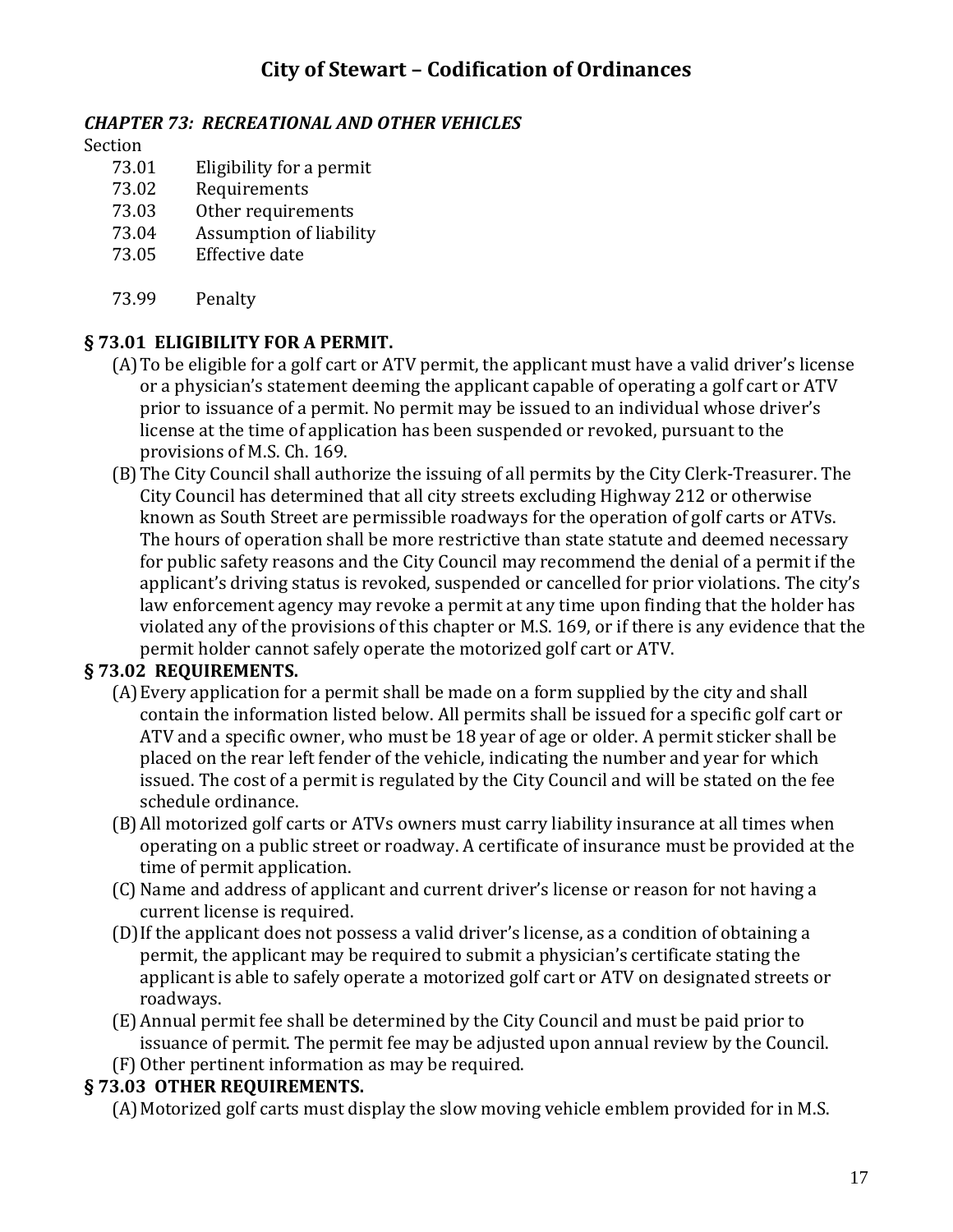§169.522, when operated on a public streets or roadway.

- (B)All ATVs must be equipped with front and rear lights or a slow moving vehicle emblem.
- (C) Every operator has all the rights and duties applicable to the driver of any other vehicle under the provisions of M.S. Ch. 169, except when these provisions cannot reasonably be applied to motorized golf carts and ATVs and except as otherwise specifically provided in M.S. §169.045(7).
- (D)Motorized golf carts and ATVs may only be operated on streets and roadways as designated on the permit authorized by the City Council. The operator may cross any highway intersecting a designated street or roadway.
- (E) Hours of permitted operation shall be from one-half hour before sunrise to one-half hour after sunset for a golf cart and ATV. An ATV may travel within the public road right-of-way after sunset if the ATV is traveling on the right-hand side of the right-of-way and in the same direction as the traffic and if the travel is a direct route from one location to another and occurs one time per evening. The operation of a golf cart or ATV shall not be permitted during inclement weather or when visibility is impaired by weather, smoke, fog or other conditions or at any time wherein there is insufficient light to clearly see person and vehicles on the street or roadway at a distance of 500 feet.
- (F) If a licensed golf cart or ATV is disabled through mechanical failure or for needed repairs, the permit may be temporarily transferred to another golf cart or ATV for a seven-day period, but only upon verification of mechanical condition and insurance coverage of the substitute vehicle.
- (G)The permit holder shall consent upon request to an inspection of the golf cart or ATV by a licensed law enforcement officer to determine if the golf cart or ATV is in proper mechanical condition.
- (H)No golf cart or ATV may be operated on any pedestrian walk way or in any public park.
- (I) No golf cart or ATV may carry more than the required occupancy of each vehicle.
- (J) All golf carts or ATVs must be equipped with a rear view mirror.

## **§ 73.04 ASSUMPTION OF LIABILITY.**

Nothing in this chapter shall be construed as an assumption of liability by the city for any injuries to persons or property which may result from the operation of a motorized golf cart or ATV by a permit holder or the failure by the law enforcement officer to revoke said permit.

## **§ 73.99 PENALTY.**

Any person violating any provision of this chapter shall be guilty of a petty misdemeanor punishable by a fine of not to exceed \$300 and may have his or her permit to operate a golf cart or ATV revoked.

(Ord. 123, passed 1-15-2008; Ord. 143, passed 5-14-2013)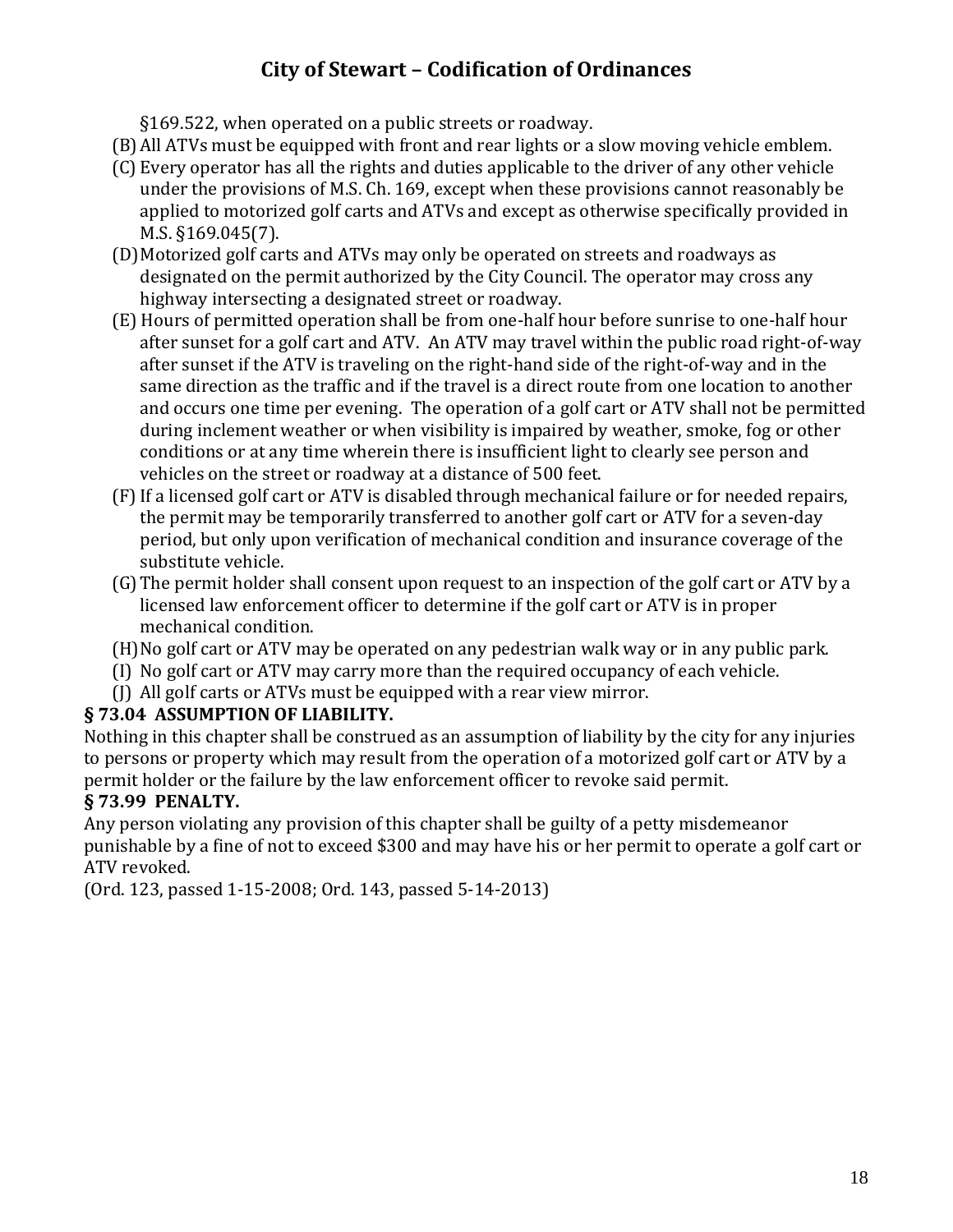## **CHAPTER 74: BICYCLES, ROLLER BLADES, ROLLER SKATES, ROLLER SKIS AND SKATEBOARDS**

Section

#### *Bicycles*

- 74.01 Definition
- 74.02 Traffic laws apply
- 74.03 Manner and number riding
- 74.04 Hitching rides
- 74.05 Where to ride
- 74.06 Right-of-way; sidewalks
- 74.07 Carrying articles
- 74.08 Lighting and brake equipment
- 74.09 Sale with reflectors

#### *Roller Blades, Roller Skates, Roller Skis and Skateboards*

- 74.25 Definitions
- 74.26 Unlawful acts
- 74.27 Right-of-way
- 74.28 Hours of use
- 74.99 Penalty

## *BICYCLES*

### **§ 74.01 DEFINITION.**

For the purpose of this subchapter, the following definition shall apply unless the context clearly indicates or requires a different meaning.

*BICYCLE.* Every device propelled solely by human power upon which any person may ride, having two tandem wheels, except scooters and similar devices, and including any device generally recognized as a *BICYCLE* though equipped with two front or rear wheels.

### **§ 74.02 TRAFFIC LAWS APPLY.**

Every person riding a bicycle on a street or upon any path set aside for the exclusive use of bicycles shall be granted all of the rights and shall be subject to all of the duties applicable to the driver of a vehicle by this title, except as to special regulations in this chapter and except as to those provisions of this chapter which by their nature can have no application.

### **§ 74.03 MANNER AND NUMBER RIDING.**

- (A)It is unlawful for any person propelling a bicycle to ride other than upon or astride a permanent and regular seat attached thereto.
- (B)No bicycle shall be used to carry more persons at one time than the number for which it is designed and equipped, except on a baby seat attached to the bicycle; provided that, the seat is equipped with a harness to hold the child securely in the seat and that protection is provided against the child's feet hitting the spokes of the wheel, or in a seat attached to the bicycle operator.

### **§ 74.04 HITCHING RIDES.**

It is unlawful for any person riding upon any bicycle, coaster, roller skates, roller blades, skateboard, sled or toy vehicle to attach the same or themselves to any vehicle upon a street.

### **§ 74.05 WHERE TO RIDE.**

(A)Every person operating a bicycle upon a street shall ride as near to the right side of the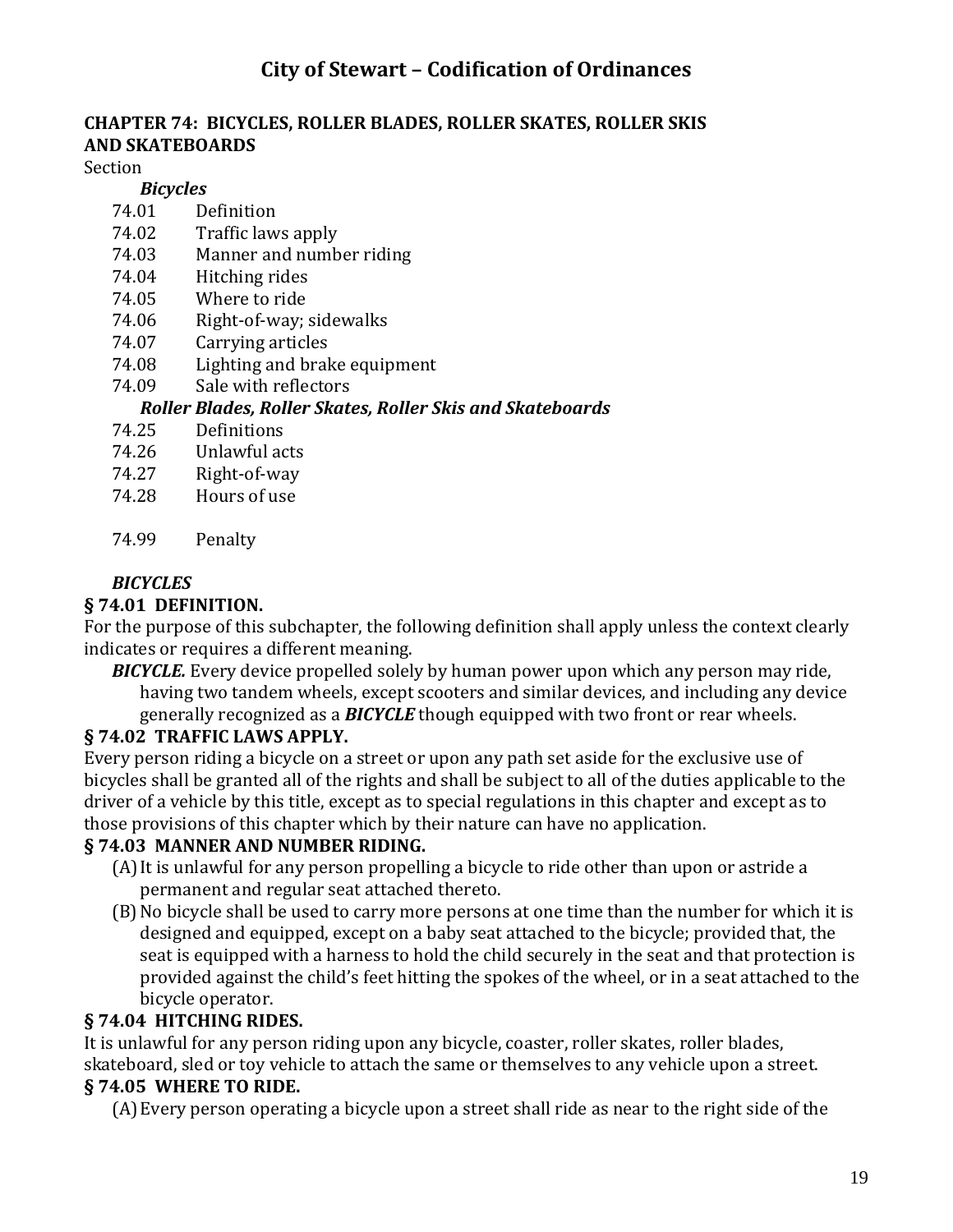street as practicable, exercising due care when passing a standing vehicle or one proceeding in the same direction.

(B)Persons riding bicycles upon a street shall not ride more than two abreast, except on paths or parts of streets set aside for the exclusive use of bicycles.

# **§ 74.06 RIGHT-OF-WAY; SIDEWALKS.**

Whenever a person is riding a bicycle upon a designated public sidewalk, the person shall yield the right-of-way to any pedestrian and shall give audible signal before overtaking and passing the pedestrian.

## **§ 74.07 CARRYING ARTICLES.**

It is unlawful for any person operating a bicycle to carry any package, bundle or article which prevents the driver from keeping at least one hand upon the handlebars.

## **§ 74.08 LIGHTING AND BRAKE EQUIPMENT.**

- (A)(1) Every bicycle, when in use at night time, shall be equipped with, or its operator shall carry a lamp on the front which shall emit a white light visible from a distance of at least 500 feet to the front, and with a red reflector on the rear of a type approved by the Department of Public Safety which is visible from all distances from 100 feet to 600 feet to the rear when directly in front of lawful lower beams of headlamps on a motor vehicle.
	- (2) A lamp emitting a red light visible from a distance of 500 feet to the rear may be used in addition to the red reflector.
	- (3) No person may, at any other time when there is not sufficient light to render clearly discernible persons and vehicles on the highway at a distance of 500 feet ahead, operate a bicycle unless the bicycle or its operator is equipped with reflective surfaces that shall be visible during the hours of darkness from 600 feet when viewed in front of lawful lower beams of headlamps on a motor vehicle.
	- (4) The reflective surfaces shall include reflective materials on each side of each pedal to indicate their presence from the front or the rear and with a minimum of 20 square inches on each side of the bicycle or its operator of white reflective material.
	- (5) All reflective materials used in compliance with this section shall meet the requirements as prescribed by the Commissioner of Public Safety.
- (B)Every bicycle shall be equipped with a brake which will enable the operator to make the braked wheels skid on dry, level, clean pavement.

## **§ 74.09 SALE WITH REFLECTORS.**

It is unlawful for any person to sell or offer for sale any new bicycle unless it is equipped with reflectors as are prescribed in §74.08.

### *ROLLER BLADES, ROLLER SKATES, ROLLER SKIS AND SKATEBOARDS* **§ 74.25 DEFINITIONS.**

For the purpose of this subchapter, the following definitions shall apply unless the context clearly indicates or requires a different meaning.

*BUSINESS DISTRICT.* The part of the city so designated by Council resolution.

*OPERATE.* To ride on or upon or control the operation of roller blades, roller skates or a skateboard.

*OPERATOR.* Every person who operates or is in actual physical control of roller blades, roller skates or a skateboard.

*ROLLER BLADES/ROLLER SKATES.* A shoe with wheels attached or a device with wheels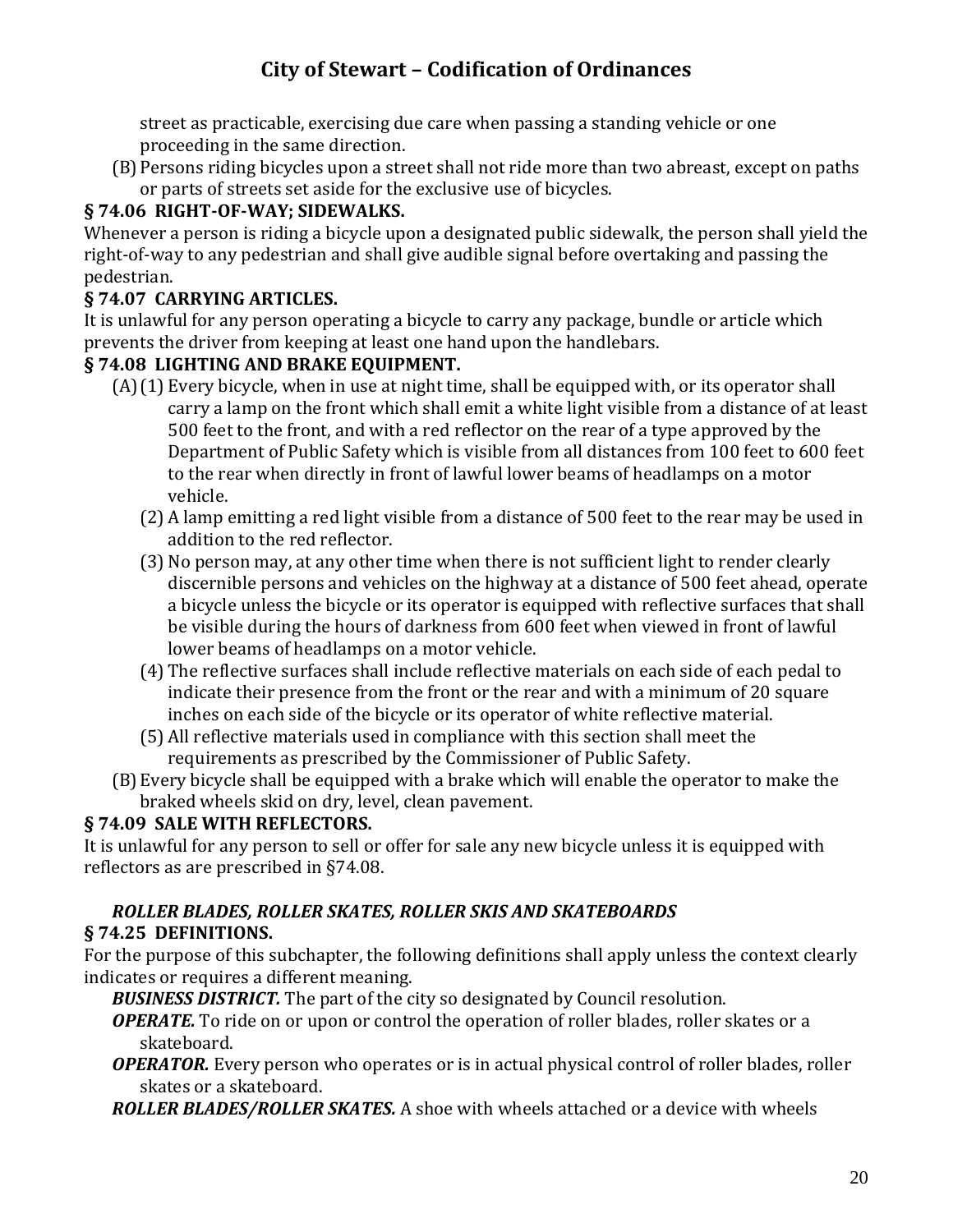which is designed to be attached to a shoe.

*ROLLER SKIS.* A pair of skis platformed with wheels attached which is intended to simulate skiing.

*SKATEBOARD.* A device for riding-upon, usually while standing, consisting of an oblong piece of wood, or of other composition, mounted on skate wheels.

## **§ 74.26 UNLAWFUL ACTS.**

- (A)It is unlawful for any person to operate roller blades, roller skates, roller skis or a skateboard under the circumstances set forth hereafter:
	- (1) On any designated public sidewalk, street or public parking lot within the Business District;
	- (2) On private property of another without the express permission to do so by the owner or occupant of the property; or
	- (3) In any careless, reckless or negligent manner so as to endanger or be likely to endanger the safety of any person or property of any other person.
- (B)It is unlawful for any person operating roller blades, roller skates, roller skis or a skateboard to attach the same, or the person of the operator, to any vehicle upon a street.
- (C) Every person operating roller blades, roller skates, roller skis or a skateboard upon a street shall ride as close as possible to the right-hand curb or edge of the street.
- (D)Every person operating roller blades, roller skates, roller skis or a skateboard upon a street shall observe the same rules of the road as required of bicycles, pursuant to M.S. §169.222.

## **§ 74.27 RIGHT-OF-WAY.**

The operator of roller blades, roller skates, roller skis or a skateboard emerging from any alley, driveway or building, upon approaching a designated public sidewalk or the designated public sidewalk area extending across any alleyway, shall yield the right-of-way to all pedestrians approaching on the designated public sidewalk or designated public sidewalk area and upon entering the street shall yield the right-of-way to all vehicles approaching on the street.

## **§ 74.28 HOURS OF USE.**

It is unlawful for any person to use roller blades, roller skates, roller skis or a skateboard upon a public street, designated public sidewalk, or other roadway from 10:00 p.m. to 6:00 a.m., except on private property with express permission of owner, and except if the roller blades, roller skates, roller skis, skateboard or operator are equipped with reflective surfaces that shall be visible during the hours of darkness from 600 feet when viewed in front of lawful lower beams of head lamps on a motor vehicle. The reflective material shall be a minimum of 40 square inches. All reflective materials used in compliance with this section shall meet the requirements as prescribed by the Commissioner of Public Safety.

## **§ 74.99 PENALTY.**

A person apprehended by a peace officer in violation of the provisions of this chapter does, by his or her use of the designated public sidewalks, streets and public parking lots, consent to the impoundment by a law enforcement officer of the roller blades, roller skates, roller skis or skateboard for a period of three days upon a first offense, a week upon the second offense and 30 days upon a third or additional offense. Any operator aggrieved by the impoundment of his or her roller blades, roller skates roller skis or skateboard may petition the Council for a hearing thereon at the next regular Council meeting following the impoundment. This provision is in addition to the provisions for fines and penalties as set forth in §10.99. (Ord. No. 175, passed 04-08-2019)

21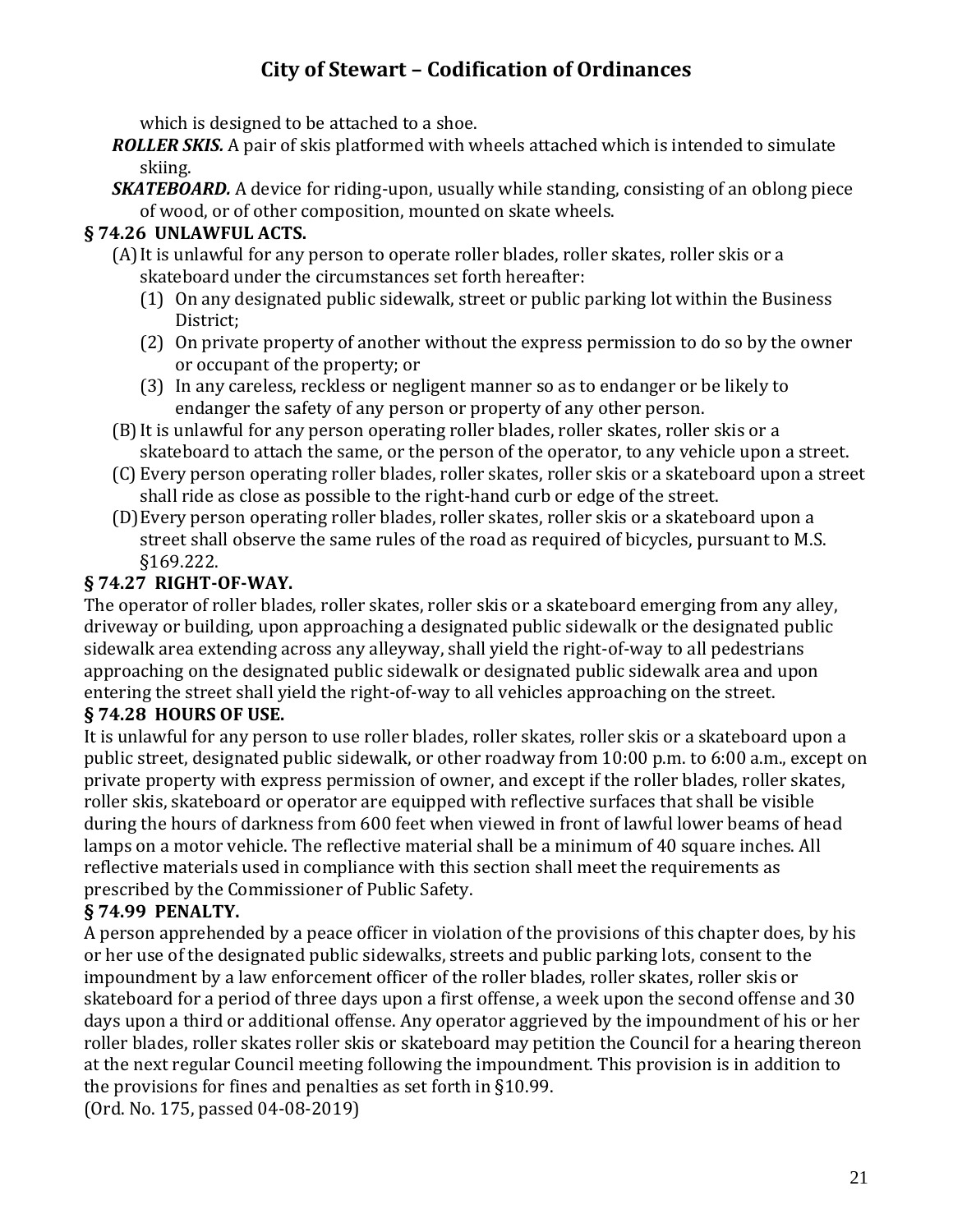## **CHAPTER 75: TRAFFIC SCHEDULES**

### Schedule

- I. Through highways
- II. Truck and/or farm equipment routes

### **SCHEDULE I. THROUGH HIGHWAYS.**

- (A)Trunk Highway No. 212, from County "7" Road on the east to Grove Street on the west, in the city is designated as a "through highway" and the highway between the points shall be marked by signs as a "through highway".
- (B)After the passage of this schedule and after the highway shall have been marked by signs, it shall be unlawful for vehicles approaching any intersection of the highway to cross or turn into the highway without first coming to a full stop.
- (C) Any person who shall violate any of the provisions of this schedule shall be guilty of a misdemeanor and, upon conviction, shall be punished by a fine of not more than \$100 or by imprisonment for not more than 90 days.

## **SCHEDULE II. TRUCK AND/OR FARM EQUIPMENT ROUTES.**

- (A)*Non-truck route streets or alley.* Non-truck route streets or alleys shall include all of the public streets and alleys within the city which are not otherwise designated as "truck route".
- (B)*Truck route.* Truck routes are hereby established as the following public streets in the city:
	- (1) All state highways;
	- (2) All county roads; and
	- (3) Following city streets:
		- (a) Main Street from Prior Street east to County Road 7;
		- (b) Prior Street from (South Street) Highway 212 to Martha Street;
		- (c) Martha Street from Prior Street west to city limits;
		- (d) Yankee Avenue from North Street north to disposal plant;
		- (e) Hall Street from Grove Street east to Main Street;
		- (f) Powers Street from Grove Street east to Prior Street;
		- (g) Bowman Street from (South Street) Highway 212 to railroad tracks;
		- (h) Bowman Street from Martha Street to North Street;
		- (i) Bowman Street south of South Street (Highway 212);
		- (j) Bowman Street from Martha Street to North Street,
		- (k) North Street from Bowman Street to Yankee Avenue
		- (l) Bowman Street from south of (South Street) Highway 212 to the end of the City Limits,
		- (m)Croyden Street from Bowman Street to Prior Street, and
		- (n) Mill Street from Yankee Avenue to County Road 7

(Ord. No. 40, passed 7-21-1930; Ord. No. 124, passed 6-9-2008; Ord. No. 127, passed 8-10-2009, Ord. No. 155, passed 4-13-2015 Ord. No. 167, passed 6-11-2018)